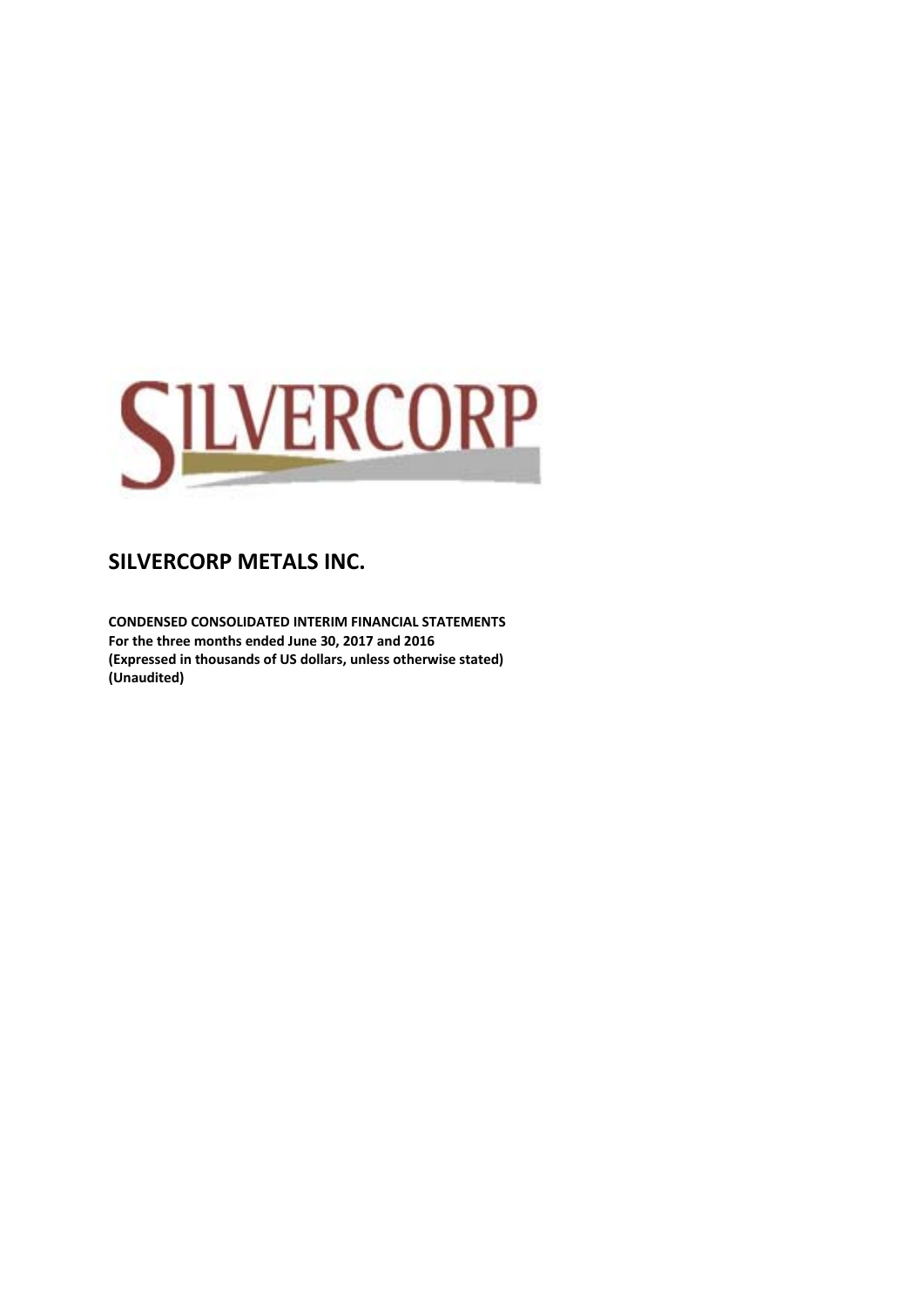### **Condensed Consolidated Interim Statements of Financial Position**

*(Unaudited) (Expressed in thousands of U.S. dollars)*

|                                                                      |                | As at June 30, | As at March 31, |
|----------------------------------------------------------------------|----------------|----------------|-----------------|
|                                                                      | <b>Notes</b>   | 2017           | 2017            |
| <b>ASSETS</b>                                                        |                |                |                 |
| <b>Current Assets</b>                                                |                |                |                 |
| Cash and cash equivalents                                            | 18             | \$<br>74,300   | \$<br>73,003    |
| Short-term investments                                               |                | 27,751         | 23,466          |
| Trade and other receivables                                          |                | 1,270          | 1,311           |
| Inventories                                                          |                | 9,344          | 8,710           |
| Due from related parties                                             | 10             | 37             | 92              |
| Prepaids and deposits                                                |                | 4,226          | 4,250           |
|                                                                      |                | 116,928        | 110,832         |
| <b>Non-current Assets</b>                                            |                |                |                 |
| Long-term prepaids and deposits                                      |                | 868            | 959             |
| Reclamation deposits                                                 |                | 5,139          | 5,054           |
| Investment in an associate                                           | 3              | 8,486          | 8,517           |
| Other investments                                                    | 4              | 5,520          | 1,207           |
| Plant and equipment                                                  | 5              | 65,536         | 65,201          |
| Mineral rights and properties                                        | 6              | 211,418        | 206,200         |
| <b>TOTAL ASSETS</b>                                                  |                | \$<br>413,895  | \$<br>397,970   |
| <b>LIABILITIES AND EQUITY</b>                                        |                |                |                 |
| <b>Current Liabilities</b>                                           |                |                |                 |
| Accounts payable and accrued liabilities                             |                | \$<br>26,383   | \$<br>30,374    |
| Deposits received                                                    |                | 7,754          | 6,798           |
| Income tax payable                                                   |                | 2,138          | 2,985           |
|                                                                      |                | 36,275         | 40,157          |
| <b>Non-current Liabilities</b>                                       |                |                |                 |
| Deferred income tax liabilities                                      |                | 28,938         | 27,692          |
| Environmental rehabilitation                                         |                | 12,486         | 12,186          |
| <b>Total Liabilities</b>                                             |                | 77,699         | 80,035          |
| <b>Equity</b>                                                        |                |                |                 |
| Share capital                                                        |                | 232,159        | 232,155         |
| Share option reserve                                                 | $\overline{7}$ | 13,727         | 13,325          |
| Reserves                                                             |                | 25,409         | 25,409          |
| Accumulated other comprehensive loss                                 | 8              | (45, 222)      | (50, 419)       |
| Retained earnings                                                    |                | 51,909         | 42,651          |
| Total equity attributable to the equity holders of the Company       |                | 277,982        | 263,121         |
| <b>Non-controlling interests</b>                                     | 9              | 58,214         | 54,814          |
| <b>Total Equity</b>                                                  |                | 336,196        | 317,935         |
|                                                                      |                | \$             | \$              |
| TOTAL LIABILITIES AND EQUITY<br><b>Commitments and contingencies</b> | 17             | 413,895        | 397,970         |
| Approved on behalf of the Board:                                     |                |                |                 |
|                                                                      |                |                |                 |

*(Signed) David Kong*

**Director** 

*(Signed) Rui Feng*

Director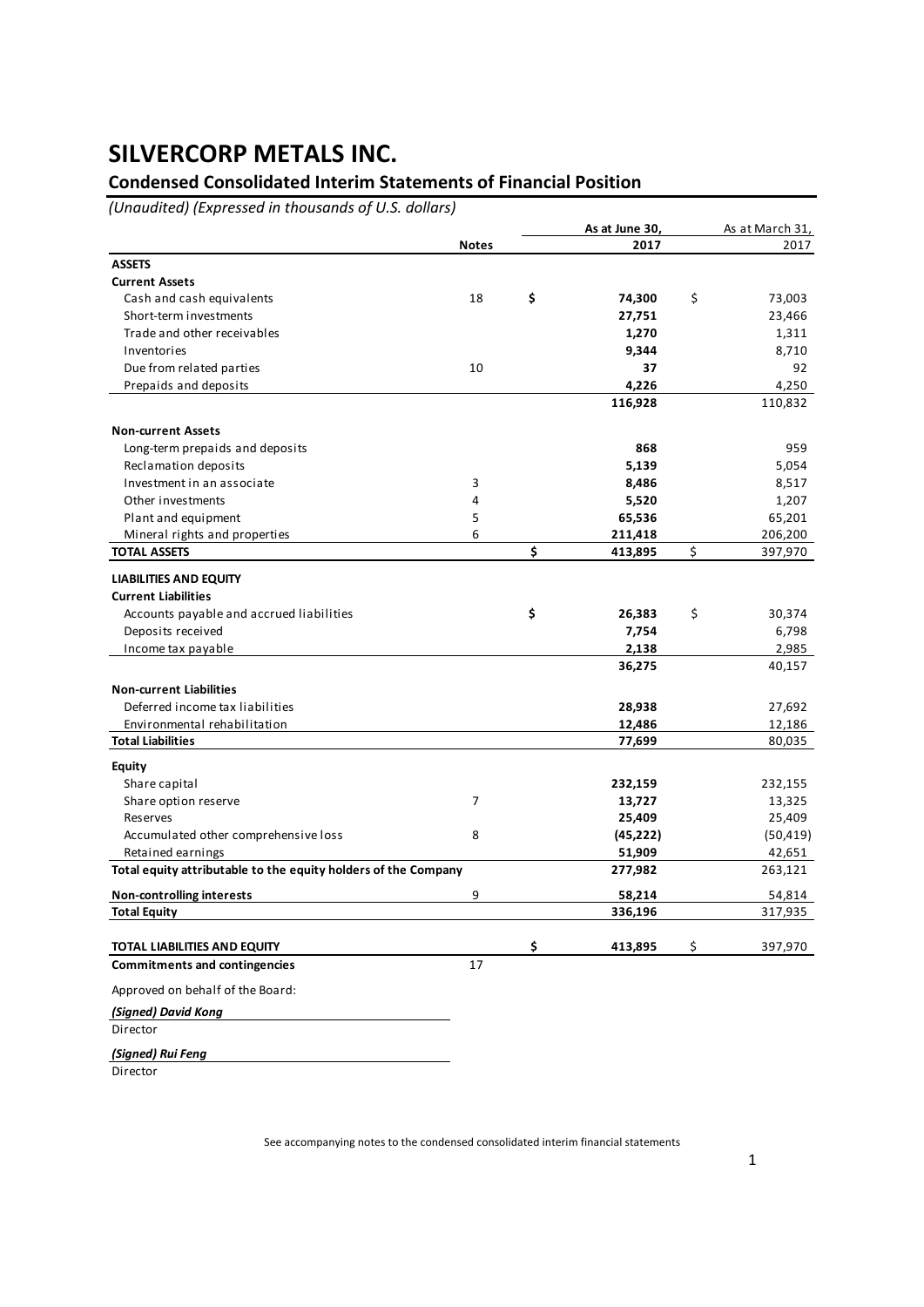### **Condensed Consolidated Interim Statements of Income**

*(Unaudited)(Expressed in thousands of U.S. dollars, except numbers for share and per share figures)*

|                                                                      |              |    |             |         | Three Months Ended June 30, |
|----------------------------------------------------------------------|--------------|----|-------------|---------|-----------------------------|
|                                                                      | <b>Notes</b> |    | 2017        |         | 2016                        |
|                                                                      |              |    |             |         |                             |
| <b>Sales</b>                                                         | 16(c)        | \$ | 39,697      | - \$    | 35,271                      |
| Cost of sales                                                        |              |    |             |         |                             |
| <b>Production costs</b>                                              |              |    | 14,109      |         | 14,153                      |
| Mineral resource taxes                                               |              |    | 1,111       |         | 411                         |
| Depreciation and amortization                                        |              |    | 4,472       |         | 4,963                       |
|                                                                      |              |    | 19,692      |         | 19,527                      |
| <b>Gross profit</b>                                                  |              |    | 20,005      |         | 15,744                      |
| General and administrative                                           | 11           |    | 4,570       |         | 4,385                       |
| Government fees and other taxes                                      | 12           |    | 841         |         | 1,695                       |
| Foreign exchange loss                                                |              |    | 1,615       |         | 123                         |
| Loss on disposal of plant and equipment                              | 5            |    | 170         |         | 264                         |
| Gain on disposal of NSR                                              | 4            |    | (4,320)     |         |                             |
| Share of loss (income) in associate                                  | 3            |    | 244         |         | (17)                        |
| Impairment of plant and equipment and mineral rights and properties  |              |    |             |         | 181                         |
| Other income                                                         |              |    | (181)       |         | (40)                        |
| Income from operations                                               |              |    | 17,066      |         | 9,153                       |
| Finance income                                                       | 13           |    | 574         |         | 431                         |
| Finance costs                                                        | 13           |    | (105)       |         | (264)                       |
| Income before income taxes                                           |              |    | 17,535      |         | 9,320                       |
| Income tax expense                                                   | 14           |    | 4,021       |         | 2,800                       |
| Net income                                                           |              | \$ | $13,514$ \$ |         | 6,520                       |
| Attributable to:                                                     |              |    |             |         |                             |
| Equity holders of the Company                                        |              | \$ | $10,937$ \$ |         | 4,674                       |
| Non-controlling interests                                            | 9            |    | 2,577       |         | 1,846                       |
|                                                                      |              | Ś  | 13,514      | Ŝ.      | 6,520                       |
| Earnings per share attributable to the equity holders of the Company |              |    |             |         |                             |
| <b>Basic earnings per share</b>                                      |              | \$ | 0.07        | \$      | 0.03                        |
| Diluted earnings per share                                           |              | Ś  | 0.06        | $\zeta$ | 0.03                        |
| Weighted Average Number of Shares Outstanding - Basic                |              |    | 167,890,187 |         | 166,939,465                 |
| Weighted Average Number of Shares Outstanding - Diluted              |              |    | 169,784,602 |         | 169,819,527                 |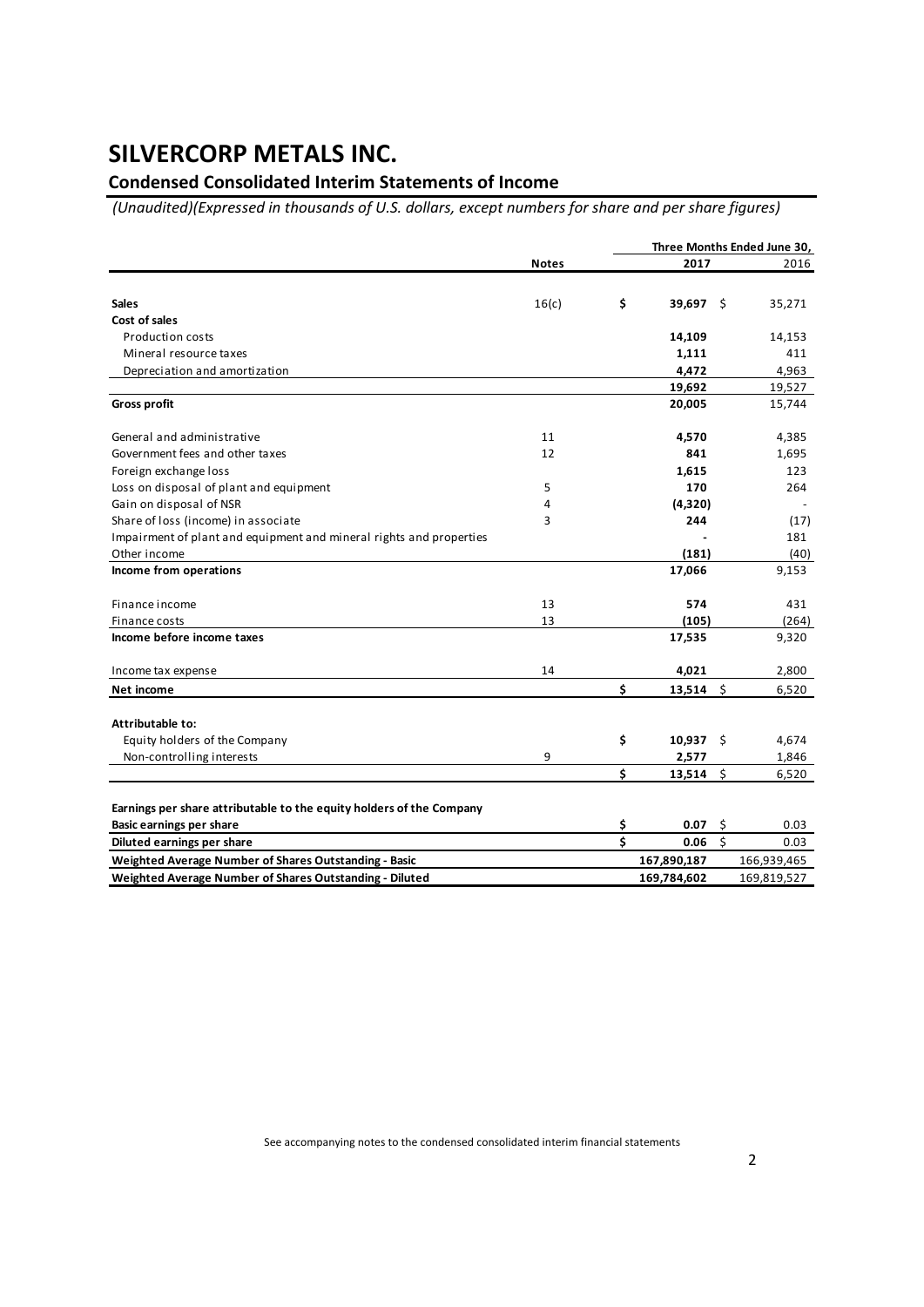### **Condensed Consolidated Interim Statements of Comprehensive Income**

*(Unaudited) (Expressed in thousands of U.S. dollars)*

|                                                                                      |              |    |             | Three Months Ended June 30, |          |  |
|--------------------------------------------------------------------------------------|--------------|----|-------------|-----------------------------|----------|--|
|                                                                                      | <b>Notes</b> |    | 2017        |                             | 2016     |  |
| <b>Net income</b>                                                                    |              | \$ | $13,514$ \$ |                             | 6,520    |  |
| Other comprehensive income (loss), net of taxes:                                     |              |    |             |                             |          |  |
| Items that may subsequently be reclassified to net income or loss:                   |              |    |             |                             |          |  |
| Currency translation adjustment, net of tax of \$nil                                 |              |    | 6,219       |                             | (7,642)  |  |
| Share of other comprehensive loss in associate                                       | 3            |    | (5)         |                             | (24)     |  |
| Items that will not subsequently be reclassified to net income or loss:              |              |    |             |                             |          |  |
| Change in fair value on equity investments designated as FVTOCI, net of tax of \$nil | 4            |    | (194)       |                             | 181      |  |
| Other comprehensive income (loss), net of taxes                                      |              | \$ | $6,020$ \$  |                             | (7, 485) |  |
| Attributable to:                                                                     |              |    |             |                             |          |  |
| Equity holders of the Company                                                        |              | \$ | $5,197$ \$  |                             | (6, 123) |  |
| Non-controlling interests                                                            | 9            |    | 823         |                             | (1, 362) |  |
|                                                                                      |              | Ś  | 6,020       | - \$                        | (7, 485) |  |
| Total comprehensive income (loss), net of taxes                                      |              | \$ | $19,534$ \$ |                             | (965)    |  |
| Attributable to:                                                                     |              |    |             |                             |          |  |
| Equity holders of the Company                                                        |              | \$ | $16,134$ \$ |                             | (1, 449) |  |
| Non-controlling interests                                                            |              |    | 3,400       |                             | 484      |  |
|                                                                                      |              | \$ | 19,534      | Ŝ.                          | (965)    |  |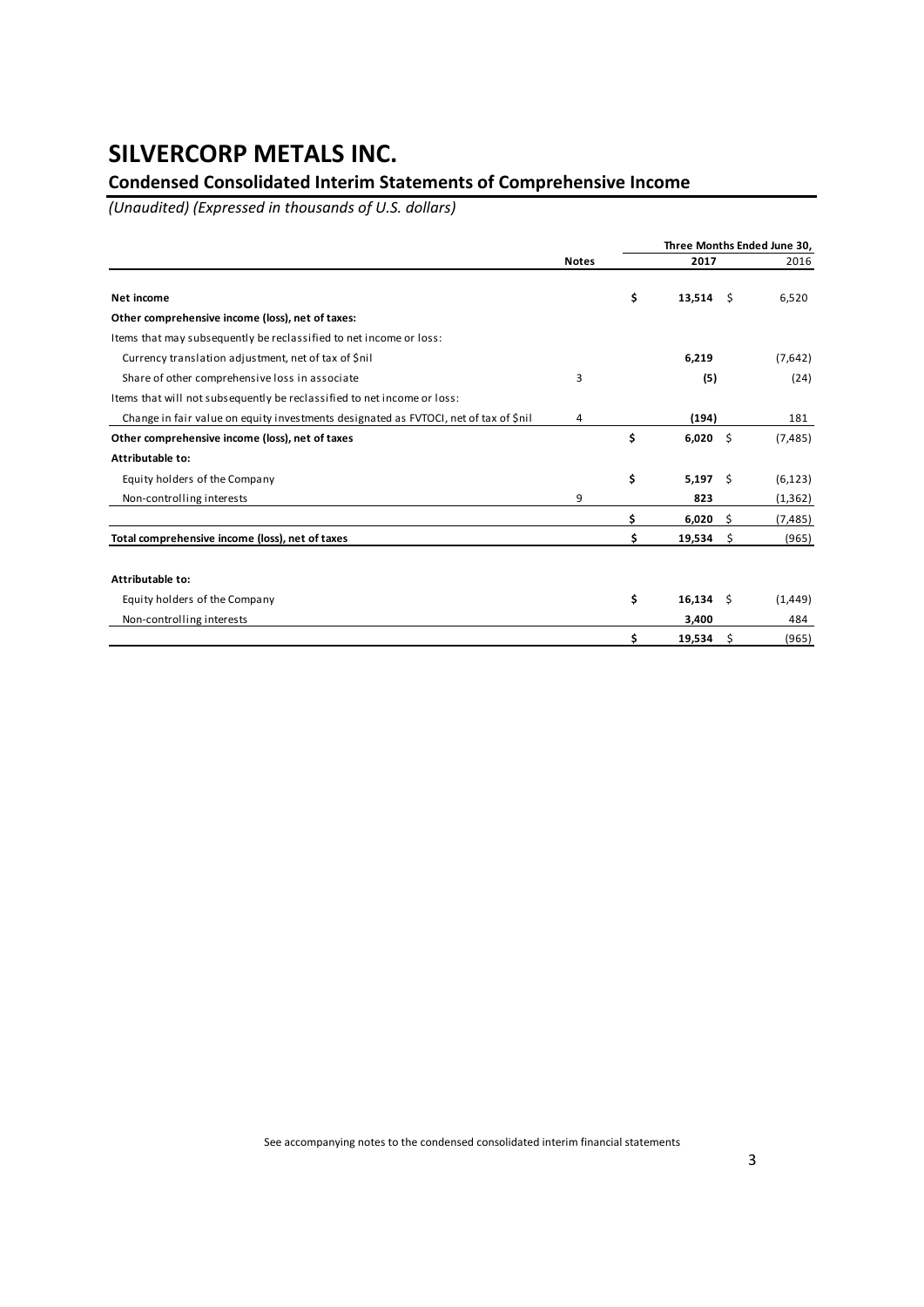### **Condensed Consolidated Interim Statements of Cash Flows**

*(Unaudited) (Expressed in thousands of U.S. dollars)*

|                                                                     |                |    | Three Months Ended June 30, |              |
|---------------------------------------------------------------------|----------------|----|-----------------------------|--------------|
|                                                                     | <b>Notes</b>   |    | 2017                        | 2016         |
| Cash provided by                                                    |                |    |                             |              |
| <b>Operating activities</b>                                         |                |    |                             |              |
| Net income                                                          |                | \$ | $13,514$ \$                 | 6,520        |
| Add (deduct) items not affecting cash:                              |                |    |                             |              |
| Finance costs                                                       | 13             |    | 105                         | 105          |
| Depreciation, amortization and depletion                            |                |    | 4,752                       | 5,320        |
| Share of loss (income) in associate                                 | 3              |    | 244                         | (17)         |
| Gain on disposal of NSR                                             | 4              |    | (4,320)                     |              |
| Impairment of plant and equipment and mineral rights and properties |                |    |                             | 181          |
| Income tax expense                                                  | 14             |    | 4,021                       | 2,800        |
| Finance income                                                      | 13             |    | (574)                       | (431)        |
| Loss on disposal of plant and equipment                             | 5              |    | 170                         | 264          |
| Share-based compensation                                            | $\overline{7}$ |    | 403                         | 243          |
| Income taxes (paid) recovered                                       |                |    | (4, 137)                    | 91           |
| Interest received                                                   |                |    | 574                         | 431          |
| Interest paid                                                       |                |    |                             | (51)         |
| Changes in non-cash operating working capital                       | 18             |    | 2,144                       | 4,726        |
| Net cash provided by operating activities                           |                |    | 16,896                      | 20,182       |
| <b>Investing activities</b>                                         |                |    |                             |              |
| Mineral rights and properties                                       |                |    |                             |              |
| Capital expenditures                                                |                |    | (5, 911)                    | (5,020)      |
| Plant and equipment                                                 |                |    |                             |              |
| Additions                                                           |                |    | (1,211)                     | (2, 384)     |
| Proceeds on disposals                                               | 5              |    |                             | 17           |
| Reclamation deposit paid                                            |                |    | (4)                         | (385)        |
| Net purchases of short-term investments                             |                |    | (3,704)                     | (3,981)      |
| Net cash used in investing activities                               |                |    | (10, 830)                   | (11,753)     |
| <b>Financing activities</b>                                         |                |    |                             |              |
| Non-controlling interests                                           |                |    |                             |              |
| Distribution                                                        | 9              |    | (4,891)                     |              |
| Cash dividends distributed                                          | 7(c)           |    | (1,679)                     |              |
| Proceeds from issuance of common shares                             |                |    | 3                           | 215          |
| Net cash (used in) provided by financing activities                 |                |    | (6, 567)                    | 215          |
| Effect of exchange rate changes on cash and cash equivalents        |                |    | 1,798                       | (1,005)      |
|                                                                     |                |    |                             |              |
| Increase in cash and cash equivalents                               |                |    | 1,297                       | 7,639        |
| Cash and cash equivalents, beginning of the period                  |                |    | 73,003                      | 41,963       |
| Cash and cash equivalents, end of the period                        |                | \$ | 74,300                      | \$<br>49,602 |
| Supplementary cash flow information                                 | 18             |    |                             |              |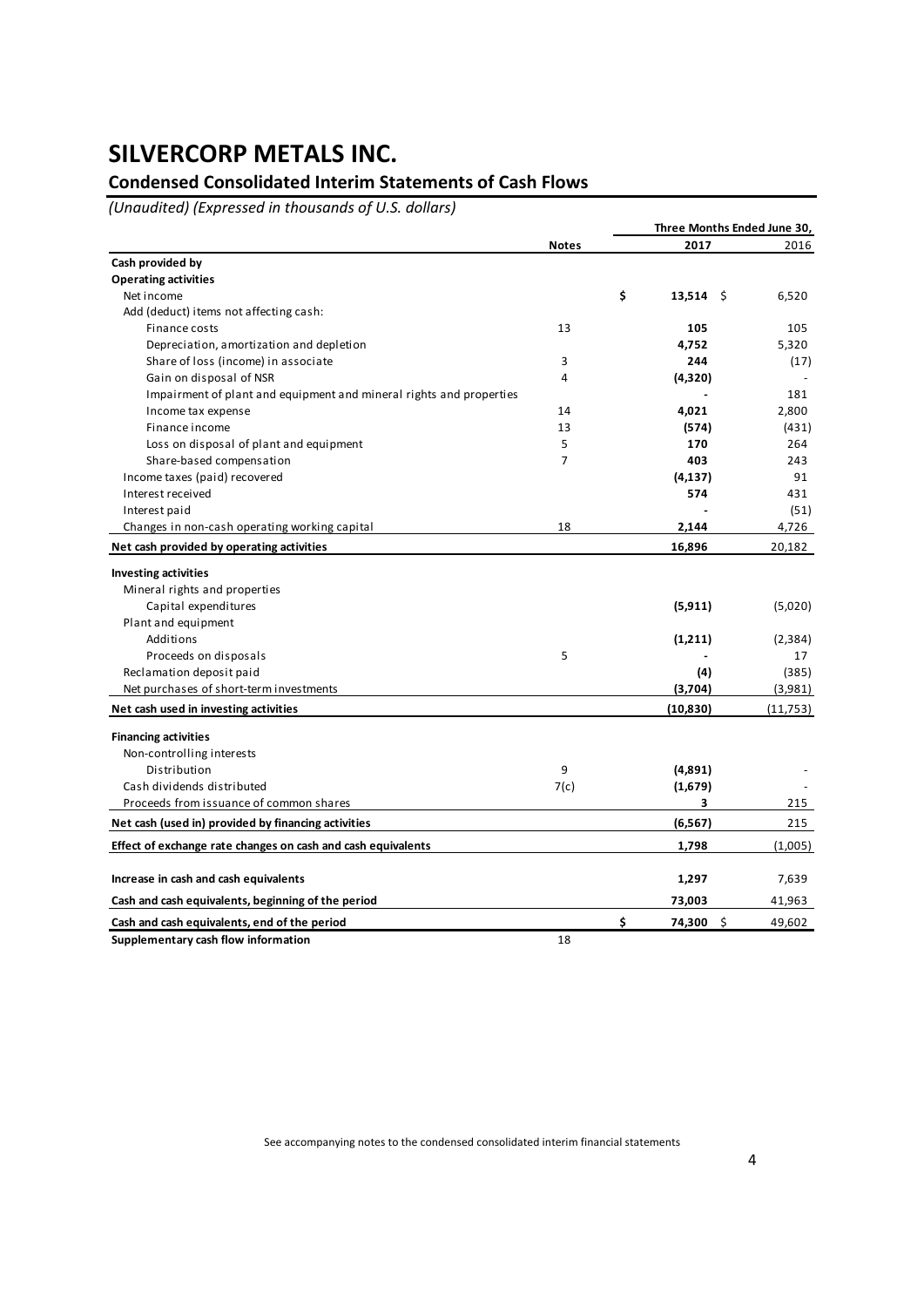### **Condensed Consolidated Interim Statements of Changes in Equity**

*(Unaudited) (Expressed in thousands of U.S. dollars, except numbers for share figures)*

|                                           |              | Share capital |                          |         |                          |   |                          |    |           |                                      |                          |                        |
|-------------------------------------------|--------------|---------------|--------------------------|---------|--------------------------|---|--------------------------|----|-----------|--------------------------------------|--------------------------|------------------------|
|                                           |              |               |                          | Share   |                          |   | Accumulated other        |    |           | Retained Total equity attributable   | Non-                     |                        |
|                                           |              | Number of     |                          | option  |                          |   | comprehensive            |    | earnings  | to the equity holders of controlling |                          |                        |
|                                           | <b>Notes</b> | shares        | Amount                   | reserve | Reserves                 |   | loss                     |    | (deficit) | the Company                          |                          | interests Total equity |
| Balance, April 1, 2016                    |              | 166,846,356   | \$230,933                | 12,628  | \$25,409                 | Ŝ | $(35,994)$ \$            |    | 562       | -Ś<br>233,538                        | 53,021                   | \$286,559              |
| Options exercised                         |              | 155,414       | 287                      | (72)    |                          |   |                          |    |           | 215                                  |                          | 215                    |
| Share-based compensation                  |              |               | $\overline{\phantom{a}}$ | 243     | $\overline{\phantom{a}}$ |   |                          |    |           | 243                                  | $\overline{\phantom{a}}$ | 243                    |
| Comprehensive (loss) income               |              |               |                          |         |                          |   | (6, 123)                 |    | 4,674     | (1, 449)                             | 484                      | (965)                  |
| Balance, June 30, 2016                    |              | 167,001,770   | \$231,220                | 12,799  | \$25,409                 | S | $(42, 117)$ \$           |    | 5,236     | -\$<br>232,547                       | 53,505<br>S.             | \$286,052              |
| Options exercised                         |              | 887,866       | 935                      | (246)   |                          |   |                          |    |           | 689                                  |                          | 689                    |
| Share-based compensation                  |              |               |                          | 772     |                          |   |                          |    |           | 772                                  | ٠                        | 772                    |
| Dividends declared                        |              |               |                          |         |                          |   | $\sim$                   |    | (1,585)   | (1,585)                              | $\overline{\phantom{a}}$ | (1,585)                |
| Distribution to non-controlling interests |              |               |                          |         |                          |   |                          |    |           | $\overline{\phantom{a}}$             | (7,090)                  | (7,090)                |
| Comprehensive (loss) income               |              |               |                          |         |                          |   | (8,302)                  |    | 39,000    | 30,698                               | 8,399                    | 39,097                 |
| <b>Balance, March 31, 2017</b>            |              | 167,889,636   | \$232,155                | 13,325  | \$25,409                 |   | $(50, 419)$ \$           |    | 42,651    | 263,121<br>-S                        | 54,814                   | 317,935<br>S           |
| Options exercised                         |              | 2,387         | 4                        | (1)     |                          |   |                          |    |           |                                      |                          | 3                      |
| Share-based compensation                  | 7(b)         |               | $\overline{\phantom{a}}$ | 403     | $\overline{\phantom{a}}$ |   |                          |    |           | 403                                  |                          | 403                    |
| Dividends declared                        | 7(c)         |               |                          |         |                          |   | $\overline{\phantom{a}}$ |    | (1,679)   | (1,679)                              |                          | (1,679)                |
| Comprehensive income                      |              |               |                          |         |                          |   | 5,197                    |    | 10,937    | 16,134                               | 3,400                    | 19,534                 |
| <b>Balance, June 30, 2017</b>             |              | 167,892,023   | \$232,159                | 13,727  | \$25,409                 |   | (45,222)                 | -S | 51,909    | 277,982<br>-5                        | 58,214                   | 336,196                |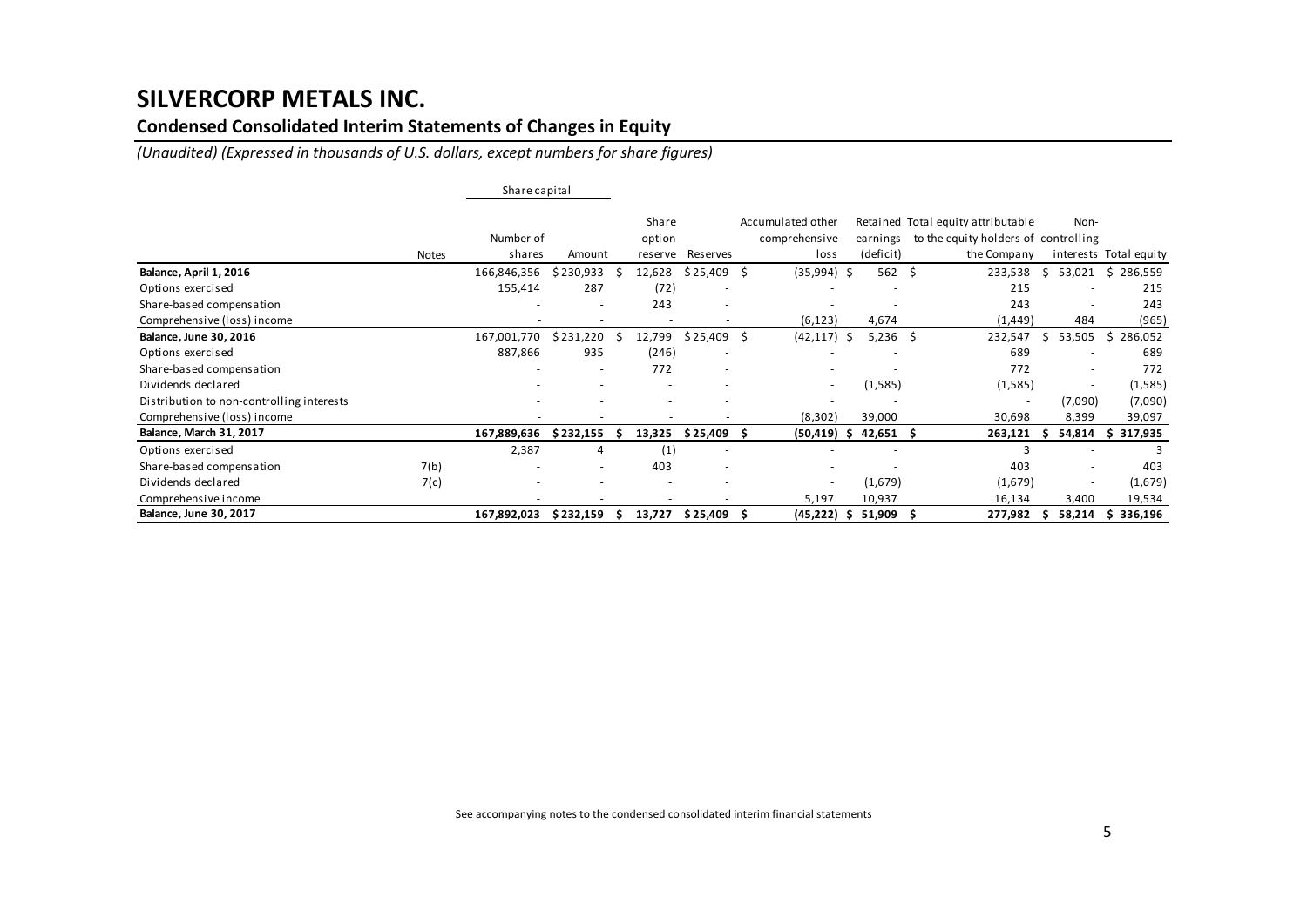### **Notes to Condensed Consolidated Interim Financial Statements as at June 30, 2017 and for three months ended June 30, 2017 and 2016**

*(Unaudited)(Expressed in thousands of U.S. dollars, unless otherwise stated)*

### **1. CORPORATE INFORMATION**

Silvercorp Metals Inc., along with its subsidiary companies (collectively the "Company"), is engaged in the acquisition, exploration, development, and mining of precious and base metal mineral properties. The Company's producing mines and other current exploration and development projects are in China.

The Company is a publicly listed company incorporated in Canada with limited liability under the legislation of the Province of British Columbia. The Company's shares are listed on the Toronto Stock Exchange and commencing May 15, 2017, on NYSE American Stock Exchange.

The head office, registered address and records office of the Company are located at 200 Granville Street, Suite 1378, Vancouver, British Columbia, Canada, V6C 1S4.

Operating results for the three months ended June 30, 2017, are not necessarily indicative of the results that may be expected for the year ending March 31, 2018.

### **2. SIGNIFICANT ACCOUNTING POLICIES**

### *(a) Statement of Compliance*

These condensed consolidated interim financial statements have been prepared in accordance with International Accounting Standard 34 – *Interim Financial Reporting ("IAS 34")* of the International Financial Reporting Standards as issued by the International Accounting Standards Board ("IFRS"). These condensed consolidated interim financial statements should be read in conjunction with the Company's audited consolidated financial statements for the year ended March 31, 2017. These condensed consolidated interim financial statements follow the same significant accounting policies set out in note 2 to the audited consolidated financial statements for the year ended March 31, 2017 except for narrow scope amendments to IAS 7 – *Statement of Cashflows* and IAS 12 – *Income Taxes* which were effective in the current year. These amendments had no material impact on the Company's financial statements.

These condensed consolidated interim financial statements were authorized for issue in accordance with a resolution of the Board of Directors dated on August 2, 2017.

### *(b)Basis of Consolidation*

These condensed consolidated interim financial statements include the accounts of the Company and its wholly or partially owned subsidiaries.

Subsidiaries are consolidated from the date on which the Company obtains control up to the date of the disposition of control. Control is achieved when the Company has power over the subsidiary, is exposed or has rights to variable returns from its involvement with the subsidiary; and has the ability to use its power to affect its returns.

For non-wholly-owned subsidiaries over which the Company has control, the net assets attributable to outside equity shareholders are presented as "non‐controlling interests" in the equity section of the consolidated balance sheets. Net income for the period that is attributable to the non-controlling interests is calculated based on the ownership of the non-controlling interest shareholders in the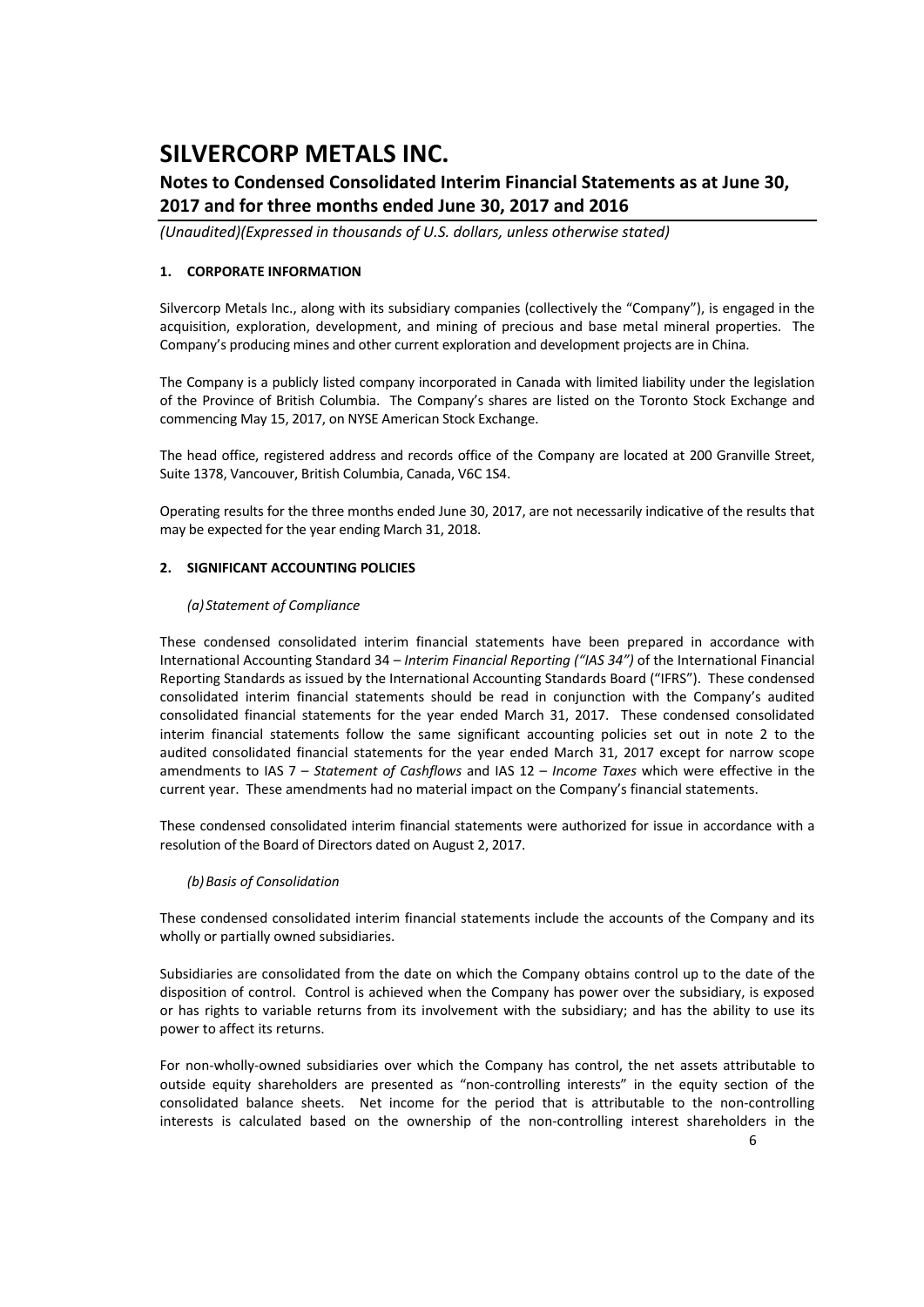### **Notes to Condensed Consolidated Interim Financial Statements as at June 30, 2017 and for three months ended June 30, 2017 and 2016**

*(Unaudited)(Expressed in thousands of U.S. dollars, unless otherwise stated)*

subsidiary. Adjustments to recognize the non-controlling interests' share of changes to the subsidiary's equity are made even if this results in the non-controlling interests having a deficit balance. Changes in the Company's ownership interest in a subsidiary that do not result in a loss of control are recorded as equity transactions. The carrying amount of non-controlling interests is adjusted to reflect the change in the non-controlling interests' relative interests in the subsidiary and the difference between the adjustment to the carrying amount of non-controlling interest and the Company's share of proceeds received and/or consideration paid is recognized directly in equity and attributed to equity holders of the Company.

Balances, transactions, revenues and expenses between the Company and its subsidiaries are eliminated on consolidation.

Details of the Company's significant subsidiaries which are consolidated are as follows:

|                                                    |                    |               | Proportion of ownership interest held |           |                |
|----------------------------------------------------|--------------------|---------------|---------------------------------------|-----------|----------------|
|                                                    |                    | Place of      | <b>June 30,</b>                       | March 31, | Mineral        |
| Name of subsidiaries                               | Principal activity | incorporation | 2017                                  | 2017      | properties     |
| Silvercorp Metals China Inc.                       | Holding company    | Canada        | 100%                                  | 100%      |                |
| Silvercorp Metals (China) Inc.                     | Holding company    | China         | 100%                                  | 100%      |                |
| 0875786 B.C. LTD.                                  | Holding company    | Canada        | 100%                                  | 100%      |                |
| Fortune Mining Limited                             | Holding company    | BVI (i)       | 100%                                  | 100%      | <b>RZY</b>     |
| Fortune Copper Limited                             | Holding company    | <b>BVI</b>    | 100%                                  | 100%      |                |
| Fortune Gold Mining Limited                        | Holding company    | <b>BVI</b>    | 100%                                  | 100%      |                |
| Victor Resources Ltd.                              | Holding company    | <b>BVI</b>    | 100%                                  | 100%      |                |
| Yangtze Mining Ltd.                                | Holding company    | <b>BVI</b>    | 100%                                  | 100%      |                |
| Victor Mining Ltd.                                 | Holding company    | <b>BVI</b>    | 100%                                  | 100%      |                |
| Yangtze Mining (H.K.) Ltd.                         | Holding company    | Hong Kong     | 100%                                  | 100%      |                |
| Fortune Gold Mining (H.K.) Limited                 | Holding company    | Hong Kong     | 100%                                  | 100%      |                |
| Wonder Success Limited                             | Holding company    | Hong Kong     | 100%                                  | 100%      |                |
| Henan Huawei Mining Co. Ltd. ("Henan Huawei")      | Mining             | China         | 80%                                   | 80%       | HPG, LM (ii)   |
| Henan Found Mining Co. Ltd. ("Henan Found")        | Mining             | China         | 77.5%                                 | 77.5%     | Ying, TLP (ii) |
| Songxian Gold Mining Co., Ltd. ("SX Gold")         | Mining             | China         | 77.5%                                 | 77.5%     | XHP            |
| Xinshao Yunxiang Mining Co., Ltd. ("Yunxiang")     | Mining             | China         | 70%                                   | 70%       | <b>BYP</b>     |
| Guangdong Found Mining Co. Ltd. (Guangdong Found") | Mining             | China         | 95%                                   | 95%       | GC             |

(i) British Virgin Island ("BVI")

(ii) Collectively as "Ying Mining District"

#### **3. INVESTMENT IN AN ASSOCIATE**

New Pacific Metals Corp. ("NUAG") is a Canadian public company listed on the TSX Venture Exchange (symbol: NUAG). NUAG is a related party of the Company by way of two common directors and officers.

As at June 30, 2017, the Company owned 10,806,300 common shares (March 31, 2017 – 10,806,300) of NUAG, representing an ownership interest of 16.1% (March 31, 2017 – 16.1%).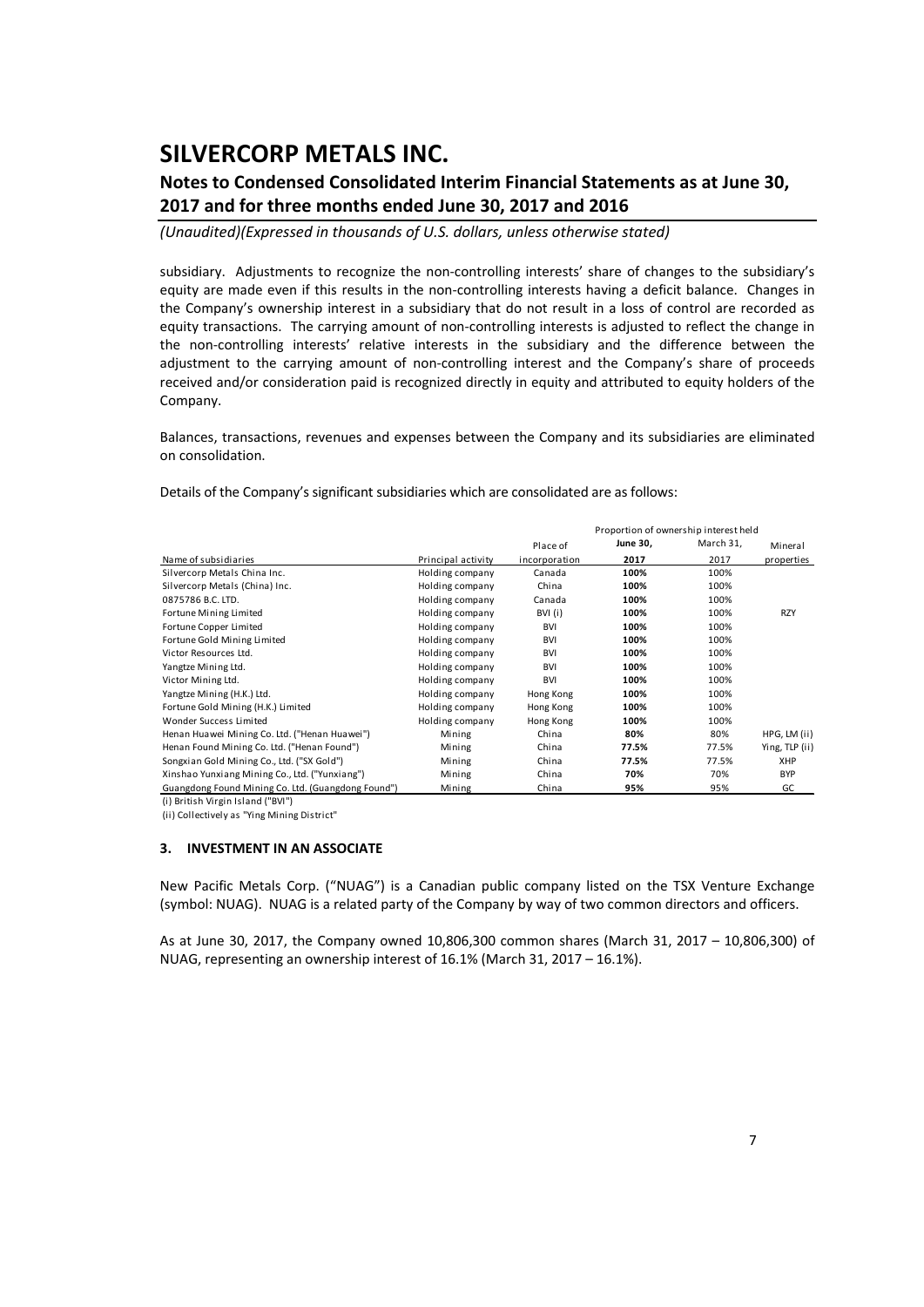### **Notes to Condensed Consolidated Interim Financial Statements as at June 30, 2017 and for three months ended June 30, 2017 and 2016**

*(Unaudited)(Expressed in thousands of U.S. dollars, unless otherwise stated)*

The Company accounts for its investment in NUAG common shares using the equity method as it is able to exercise significant influence over the financial and operating policies of NUAG. The summary of the investment in NUAG common shares and its market value as at the respective balance sheet dates are as follows:

|                                   |                    |        | Value of NUX's      |
|-----------------------------------|--------------------|--------|---------------------|
|                                   | Number of          |        | common shares per   |
|                                   | shares             | Amount | quoted market price |
| Balance, April 1, 2016            | 10,806,300<br>- \$ | 3,133  | Ŝ.<br>2,333         |
| Share of net income               |                    | 282    |                     |
| Share of other comprehensive loss |                    | (12)   |                     |
| Impairment recovery               |                    | 5,278  |                     |
| Foreign exchange impact           |                    | (164)  |                     |
| Balance, March 31, 2017           | 10,806,300         | 8,517  | 8,517               |
| Share of net loss                 |                    | (244)  |                     |
| Share of other comprehensive loss |                    | (5)    |                     |
| Foreign exchange impact           |                    | 218    |                     |
| <b>Balance June 30, 2017</b>      | 10.806.300<br>S    | 8.486  | 8.744               |

Subsequent to period end on July 17, 2017, the Company purchased an additional 25,000,000 shares of NUAG through a private placement for a total consideration of \$20 million. As a result, the Company owned 35,806,300 common shares of NUAG, representing ownership interest of 31.9%.

### **4. OTHER INVESTMENTS**

|                                         | June 30, 2017 | March 31, 2017 |
|-----------------------------------------|---------------|----------------|
| Equity investments designated as FVTOCI |               |                |
| Publicly-traded companies               | 5.520         | 1,207          |

*Investments in publicly‐traded companies with no significant influence*

Investments in publicly‐traded companies represent equity interests of other publicly‐trading mining companies that the Company has acquired through the open market or through private placements. These equity interests are for long‐term investment purposes and consist of common shares and warrants. As of June 30, 2017, none of the investments held by the Company represented more than 10% of the respective interest of investees.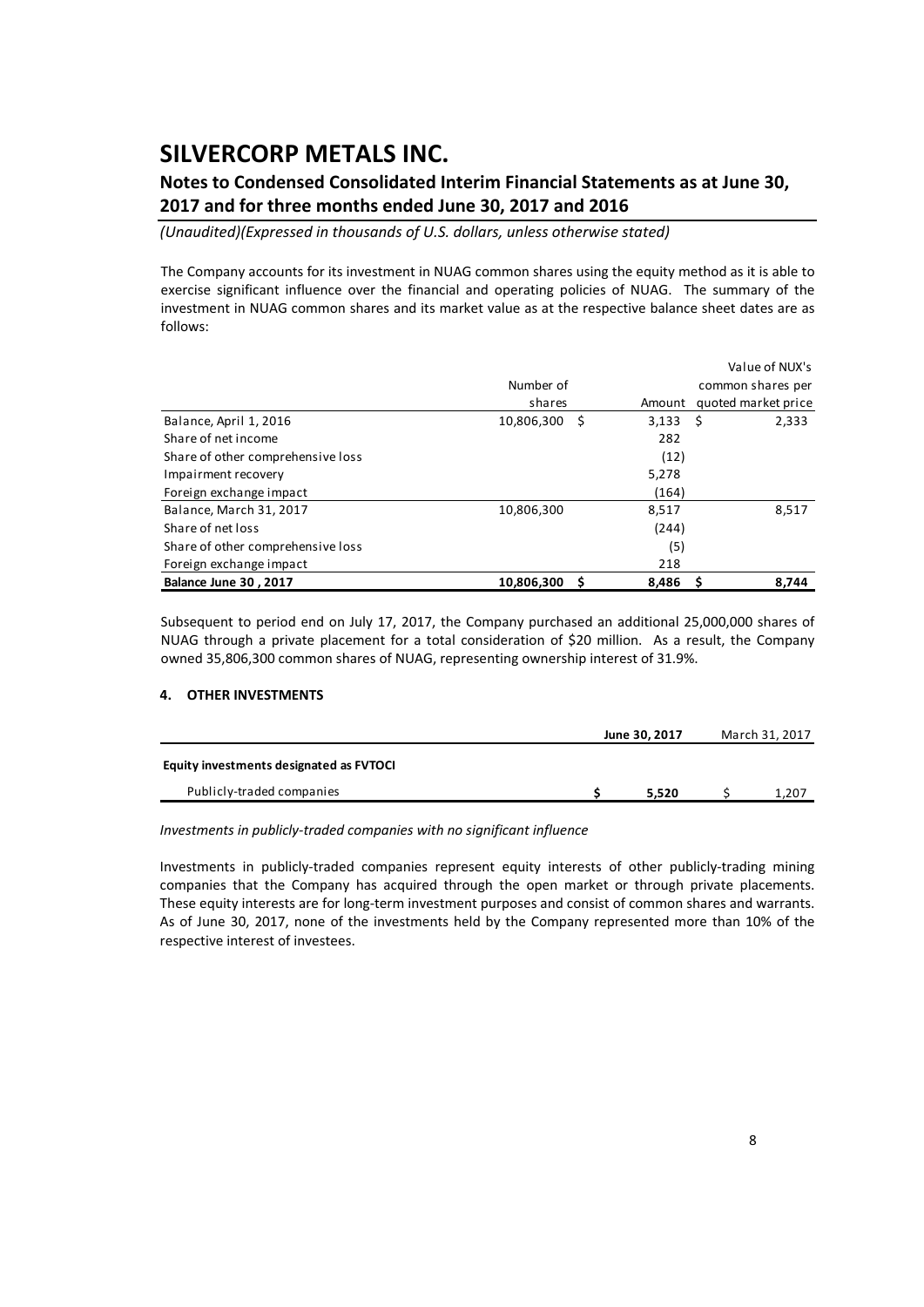### **Notes to Condensed Consolidated Interim Financial Statements as at June 30, 2017 and for three months ended June 30, 2017 and 2016**

*(Unaudited)(Expressed in thousands of U.S. dollars, unless otherwise stated)*

#### The continuity of such investments is as follow:

|                                                                  |                   | Accumulated fair value change |
|------------------------------------------------------------------|-------------------|-------------------------------|
|                                                                  | <b>Fair value</b> | included in OCI               |
| April 1, 2016                                                    | 287               | (6,429)                       |
| Change in fair value on equity investments designated as FVTOCI  | 196               | 196                           |
| Purchase of equity investments                                   | 782               |                               |
| Impact of foreign currency translation                           | (58)              |                               |
| March 31, 2017                                                   | 1.207             | (6, 233)                      |
| Change in fair value on equity investments designated as FVTOCI  | (194)             | (194)                         |
| Equity investments received as consideration for disposal of NSR | 4.320             |                               |
| Impact of foreign currency translation                           | 187               |                               |
| June 30, 2017                                                    | 5,520             | (6, 427)                      |

On April 5, 2017, the Company entered into a royalty purchase and sale agreement (the "Agreement") with Maverix Metals Inc. ("Maverix"), a publicly traded (TSX-V: MMX) Canadian precious metals royalty and streaming company, to sell its 2.5% net smelter return ("NSR") on the Silvertip Mine for consideration of up to 6,600,000 of Maverix's common shares payable as follows:

- 3,800,000 common shares of Maverix on closing of the transaction; and
- 2,800,000 common shares of Maverix when the Silvertip Mine achieves (i) commercial production, and (ii) a cumulative throughput of 400,000 tonnes of ore through the processing plant.

On April 19, 2017, the transaction was closed and the Company received a total of 3,800,000 Maverix common shares valued at \$4,320 (CAD\$5.8 million) and recognized a gain of \$4,320 on disposal of the NSR.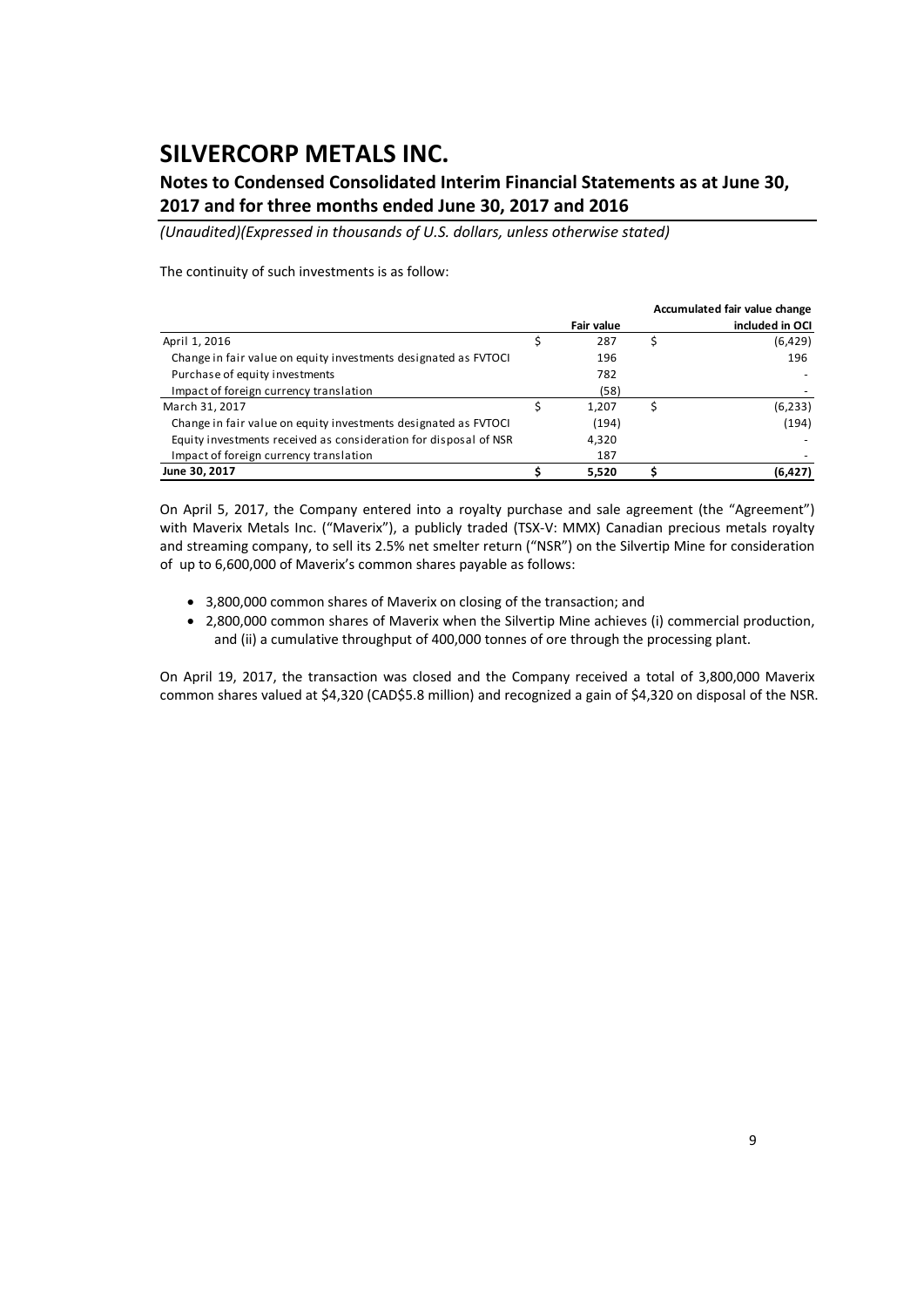### **Notes to Condensed Consolidated Interim Financial Statements as at June 30, 2017 and for three months ended June 30, 2017 and 2016**

*(Unaudited)(Expressed in thousands of U.S. dollars, unless otherwise stated)*

#### **5. PLANT AND EQUIPMENT**

Plant and equipment consist of:

|                                                                                                                                                       |     | Land use rights |     | Office       |                |    | Motor        |      | Construction |    |           |
|-------------------------------------------------------------------------------------------------------------------------------------------------------|-----|-----------------|-----|--------------|----------------|----|--------------|------|--------------|----|-----------|
| Cost                                                                                                                                                  |     | and building    |     | equipment    | Machinery      |    | vehicles     |      | in progress  |    | Total     |
| Balance as at April 1, 2016                                                                                                                           | Ś   | 91,162          | S.  | $6,442$ \$   | $27,255$ \$    |    | 7,103        | Ŝ.   | $9,075$ \$   |    | 141,037   |
| Additions                                                                                                                                             |     | 1,748           |     | 215          | 850            |    | 300          |      | 1,656        |    | 4,769     |
| Disposals                                                                                                                                             |     | (267)           |     | (323)        | (321)          |    | (837)        |      | (3)          |    | (1,751)   |
| Reclassification of asset groups <sup>(1)</sup>                                                                                                       |     | 7,841           |     |              | 318            |    |              |      | (8, 159)     |    |           |
| Impact of foreign currency translation                                                                                                                |     | (6,000)         |     | (370)        | (1,750)        |    | (435)        |      | (426)        |    | (8,981)   |
| Balance as at March 31, 2017                                                                                                                          | Ś   | 94,484 \$       |     | $5,964$ \$   | $26,352$ \$    |    | $6,131$ \$   |      | $2,143$ \$   |    | 135,074   |
| Additions                                                                                                                                             |     | 73              |     | 74           | 287            |    | 128          |      | 267          |    | 829       |
| Disposals                                                                                                                                             |     | (144)           |     | (15)         | (108)          |    | (176)        |      |              |    | (443)     |
| Reclassification of asset groups <sup>(1)</sup>                                                                                                       |     | (48)            |     |              | 4              |    |              |      | 44           |    |           |
| Impact of foreign currency translation                                                                                                                |     | 1,555           |     | 371          | 146            |    | 68           |      | 38           |    | 2,178     |
| Ending balance as at June 30, 2017                                                                                                                    | \$. | 95,920 \$       |     | $6,394$ \$   | $26,681$ \$    |    | 6,151        | - \$ | $2,492$ \$   |    | 137,638   |
| Impairment, accumulated depreciation and amortization                                                                                                 |     |                 |     |              |                |    |              |      |              |    |           |
| Balance as at April 1, 2016                                                                                                                           | Ś.  | $(42, 658)$ \$  |     | $(4,693)$ \$ | $(17, 177)$ \$ |    | $(5,407)$ \$ |      | $(57)$ \$    |    | (69, 992) |
| Disposals                                                                                                                                             |     | 82              |     | 276          | 187            |    | 617          |      |              |    | 1,162     |
| Depreciation and amortization                                                                                                                         |     | (2.893)         |     | (507)        | (1,674)        |    | (480)        |      |              |    | (5, 554)  |
| Impact of foreign currency translation                                                                                                                |     | 2,763           |     | 258          | 1,144          |    | 342          |      | 4            |    | 4,511     |
| Balance as at March 31, 2017                                                                                                                          | Ś   | $(42,706)$ \$   |     | $(4,666)$ \$ | $(17,520)$ \$  |    | $(4,928)$ \$ |      | $(53)$ \$    |    | (69, 873) |
| Disposals                                                                                                                                             |     | 36              |     | 12           | 66             |    | 159          |      |              |    | 273       |
| Depreciation and amortization                                                                                                                         |     | (764)           |     | (101)        | (402)          |    | (93)         |      |              |    | (1,360)   |
| Impact of foreign currency translation                                                                                                                |     | (695)           |     | (80)         | (288)          |    | (78)         |      | (1)          |    | (1, 142)  |
| Ending balance as at June 30, 2017                                                                                                                    | Ś.  | $(44, 129)$ \$  |     | $(4,835)$ \$ | $(18, 144)$ \$ |    | $(4,940)$ \$ |      | $(54)$ \$    |    | (72, 102) |
| <b>Carrying amounts</b>                                                                                                                               |     |                 |     |              |                |    |              |      |              |    |           |
| Balance as at March 31, 2016                                                                                                                          | \$  | 51,778          | Ś.  | 1,298        | \$<br>8,832    | Ŝ  | 1,203        | Ŝ    | 2,090        | S. | 65,201    |
| Ending balance as at June 30, 2017                                                                                                                    | \$  | 51,791          | \$. | 1,559        | \$<br>8,537    | \$ | 1,211        | Ŝ    | $2,438$ \$   |    | 65,536    |
| (1)<br>when an asset is available for use, it is reclassified from construction in progress to one of the appropriate plant and equipment categories. |     |                 |     |              |                |    |              |      |              |    |           |

| Carrying amounts as at June 30, 2017  | <b>Ying Mining District</b> |      | <b>BYP</b> | GC           |      | Other      |   | Total  |
|---------------------------------------|-----------------------------|------|------------|--------------|------|------------|---|--------|
| Land use rights and building          | 35,051                      | - \$ | 2,517      | \$<br>13,121 | - \$ | 1,102      | Ŝ | 51,791 |
| Office equipment                      | 1,232                       |      | 49         | 158          |      | 120        |   | 1,559  |
| Machinery                             | 5,592                       |      | 361        | 2,584        |      | ۰          |   | 8,537  |
| Motor vehicles                        | 1,152                       |      | 39         | 20           |      |            |   | 1,211  |
| Construction in progress              | 614                         |      | 1.824      |              |      |            |   | 2,438  |
| Total                                 | $43,641$ \$                 |      | 4,790 \$   | 15,883       | -S   | $1,222$ \$ |   | 65,536 |
|                                       |                             |      |            |              |      |            |   |        |
|                                       |                             |      |            |              |      |            |   |        |
| Carrying amounts as at March 31, 2017 | <b>Ying Mining District</b> |      | <b>BYP</b> | GC           |      | Other      |   | Total  |
| Land use rights and building          | 35,078 \$                   |      | $2,534$ \$ | 13,087       | - \$ | 1,079 \$   |   | 51,778 |
| Office equipment                      | 1.009                       |      | 51         | 160          |      | 78         |   | 1,298  |
| Machinery                             | 5,817                       |      | 372        | 2,643        |      | ٠          |   | 8,832  |
| Motor vehicles                        | 1,138                       |      | 44         | 21           |      | ۰          |   | 1,203  |
| Construction in progress              | 255                         |      | 1,831      | 4            |      | ۰          |   | 2,090  |

During the three months ended June 30, 2017, certain plant and equipment were disposed for proceeds of \$nil (three months ended June 30, 2016 ‐ \$17) and loss of \$170 (three months ended June 30, 2016 – loss of \$264).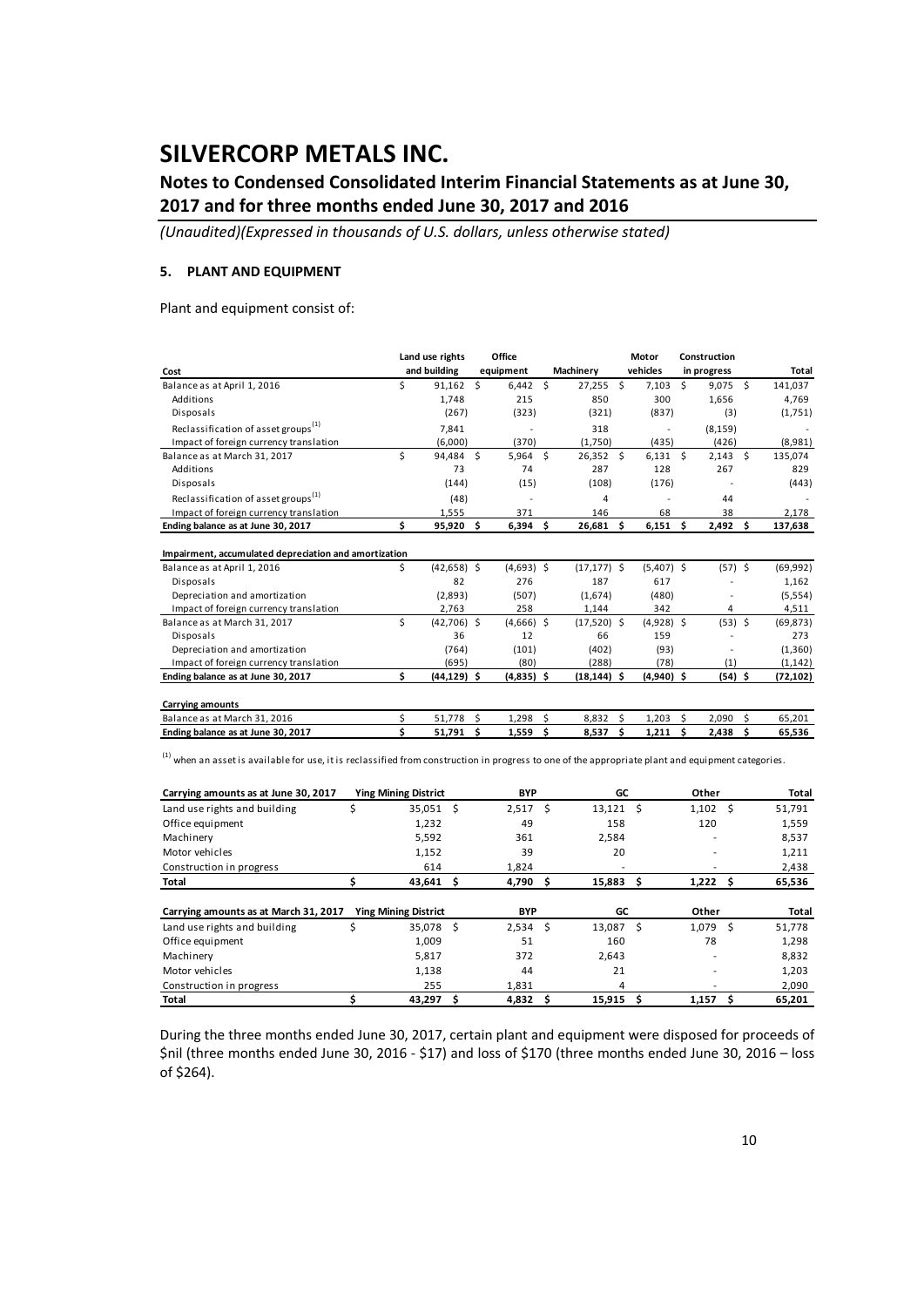### **Notes to Condensed Consolidated Interim Financial Statements as at June 30, 2017 and for three months ended June 30, 2017 and 2016**

*(Unaudited)(Expressed in thousands of U.S. dollars, unless otherwise stated)*

#### **6. MINERAL RIGHTS AND PROPERTIES**

Mineral rights and properties consist of:

|                                                                                        |    | Producing and development properties |     |                        |    |                               |     | <b>Exploration and evaluation properties</b> |    |              |      |                                   |
|----------------------------------------------------------------------------------------|----|--------------------------------------|-----|------------------------|----|-------------------------------|-----|----------------------------------------------|----|--------------|------|-----------------------------------|
| Cost                                                                                   |    | <b>Ying Mining District</b>          |     | <b>BYP</b>             |    | GC                            |     | XHP                                          |    | <b>RZY</b>   |      | <b>Total</b>                      |
| Balance as at April 1, 2016                                                            |    | 232,127 \$                           |     | 64,815                 | Ŝ. | 109,478                       | Ŝ.  | $21,257$ \$                                  |    | 179          | Ŝ.   | 427.856                           |
| Capitalized expenditures                                                               |    | 18,058                               |     |                        |    | 714                           |     |                                              |    |              |      | 18.772                            |
| Mine right fee                                                                         |    | 1.337                                |     |                        |    |                               |     |                                              |    |              |      | 1,337                             |
| Environmental rehabiliation                                                            |    | (1, 448)                             |     | (101)                  |    | (57)                          |     |                                              |    |              |      | (1,606)                           |
| Foreign currecy translation impact                                                     |    | (15, 227)                            |     | (968)                  |    | (6,933)                       |     | (1, 351)                                     |    | (5)          |      | (24, 484)                         |
| Balance as at March 31, 2017                                                           | Ś. | 234,847 \$                           |     | 63,746                 | Ŝ. | 103,202                       | Ŝ.  | 19,906 \$                                    |    | 174          | - Ś  | 421,875                           |
| Capitalized expenditures                                                               |    | 5.243                                |     |                        |    | 131                           |     |                                              |    |              |      | 5,374                             |
| Foreign currecy translation impact                                                     |    | 3.824                                |     | 226                    |    | 1,664                         |     | 318                                          |    |              |      | 6,037                             |
| Ending balance as at June 30, 2017                                                     | Ś. | 243,914 \$                           |     | 63,972 \$              |    | 104,997 \$                    |     | $20,224$ \$                                  |    | 179          | - \$ | 433,286                           |
| Impairment and accumulated depletion<br>Balance as at April 1, 2016<br>Impairment loss | Ś  | $(55,524)$ \$                        |     | $(57,386)$ \$          |    | (77, 609)                     | - Ś | $(21, 257)$ \$                               |    | (181)        | Ś.   | (211, 776)<br>(181)               |
| Depletion                                                                              |    | (12, 457)                            |     |                        |    | (1,869)                       |     |                                              |    |              |      | (14, 326)                         |
| Foreign currecy translation impact                                                     |    | 3,824                                |     | 495                    |    | 4,931                         |     | 1,351                                        |    |              |      | 10,608                            |
| Balance as at March 31, 2017<br>Depletion<br>Foreign currecy translation impact        | Ś  | $(64, 157)$ \$<br>(3,021)<br>(1.062) |     | $(56,891)$ \$<br>(116) |    | (74, 547)<br>(461)<br>(1,210) | Ŝ.  | $(19,906)$ \$<br>(318)                       |    | (174)<br>(5) | Ŝ.   | (215, 675)<br>(3, 482)<br>(2,711) |
| Ending balance as at June 30, 2017                                                     | ς. | $(68, 240)$ \$                       |     | $(57,007)$ \$          |    | $(76,218)$ \$                 |     | $(20, 224)$ \$                               |    | $(179)$ \$   |      | (221, 868)                        |
| <b>Carrying amounts</b>                                                                |    |                                      |     |                        |    |                               |     |                                              |    |              |      |                                   |
| Balance as at March 31, 2017                                                           |    | 170,690                              | \$. | 6,855                  | ς  | 28,655                        |     | $\sim$                                       | Ŝ. |              |      | 206,200                           |
| Ending balance as at June 30, 2017                                                     |    | 175,674                              | .s  | 6,965                  | Ŝ  | 28,779                        | \$  | $\overline{\phantom{a}}$                     |    |              |      | 211,418                           |

#### **7. SHARE CAPITAL**

### *(a) Authorized*

Unlimited number of common shares without par value. All shares issued as at June 30, 2017 were fully paid.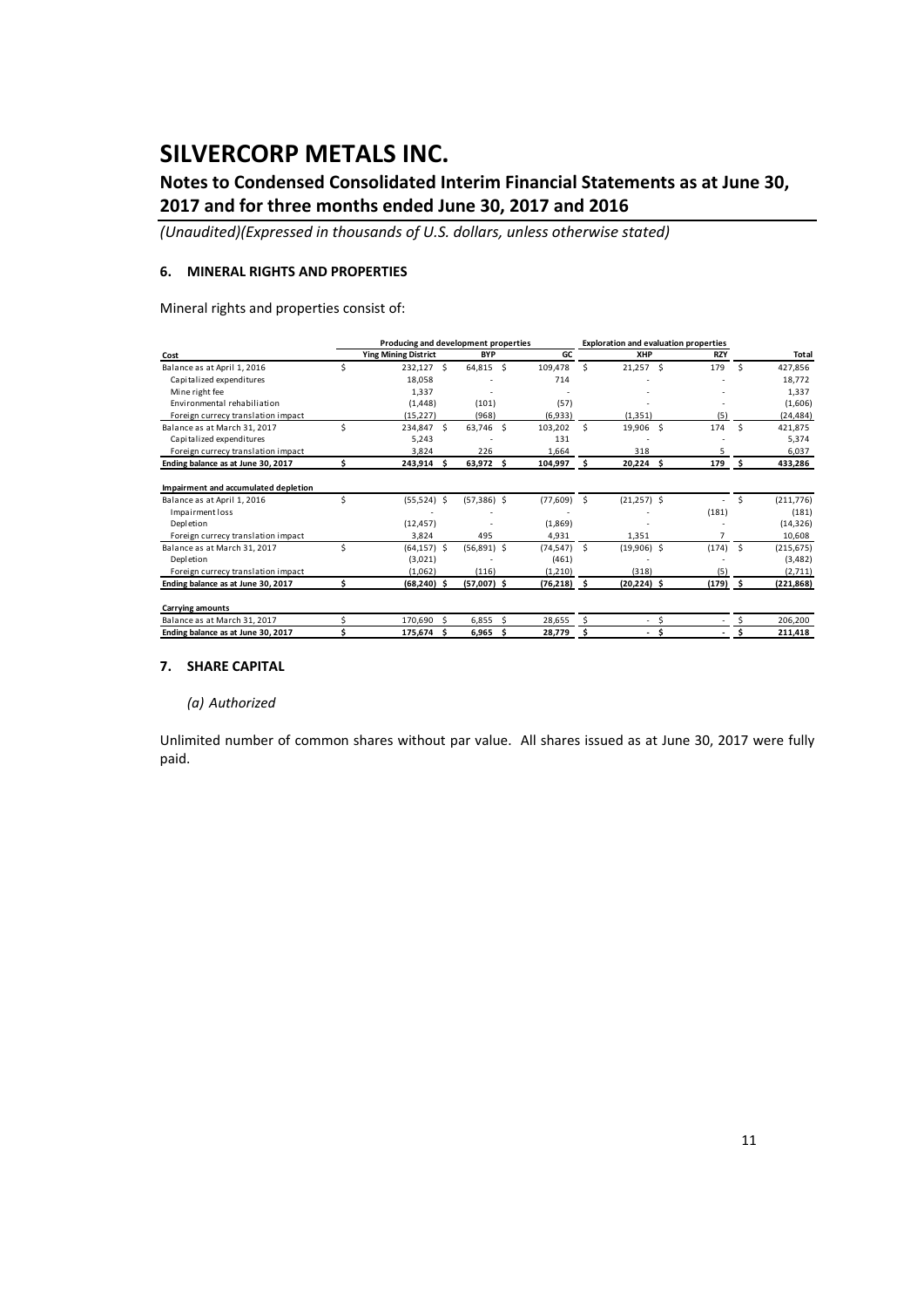### **Notes to Condensed Consolidated Interim Financial Statements as at June 30, 2017 and for three months ended June 30, 2017 and 2016**

*(Unaudited)(Expressed in thousands of U.S. dollars, unless otherwise stated)*

#### *(b) Stock options*

The Company has a stock option plan which allows for the maximum number of common shares to be reserved for issuance on the exercise of options granted under the stock option plan to be a rolling 10% of the issued and outstanding common shares from time to time. The maximum exercise period may not exceed 10 years from the date of the grant of the options to employees, officers, and consultants. The following is a summary of option transactions:

|                               |                  | Weighted average   |
|-------------------------------|------------------|--------------------|
|                               |                  | exercise price per |
|                               | Number of shares | share CAD\$        |
| Balance, April 1, 2016        | 9,174,025        | \$<br>2.39         |
| Options granted               | 1,173,000        | 3.77               |
| Options exercised             | (1,043,280)      | 1.13               |
| Options forfeited             | (847, 238)       | 3.61               |
| Options expired               | (777,000)        | 8.92               |
| Balance, March 31, 2017       | 7,679,507        | \$<br>1.97         |
| Options exercised             | (2, 387)         | 1.69               |
| Options forfeited             | (10,000)         | 3.63               |
| Options expired               | (141,000)        | 6.53               |
| <b>Balance, June 30, 2016</b> | 7,526,120        | 1.88               |

For the three months ended June 30, 2017, a total of \$403 (three months ended June 30, 2016 ‐ \$243) in share-based compensation expense was recognized and included in the general and administrative expenses on the consolidated statements of income.

The following table summarizes information about stock options outstanding at June 30, 2017:

|                |                            |                  |    |                            |                | Weighted   |
|----------------|----------------------------|------------------|----|----------------------------|----------------|------------|
|                |                            | Weighted average |    |                            | Number of      | average    |
|                | Exercise Number of options |                  |    | remaining Weighted average | options        | exercise   |
| price in       | outstanding at             | contractual life |    | exercise price in          | exercisable at | price in   |
| CAD\$          | June 30, 2017              | (Years)          |    | CAD\$                      | June 30,2017   | CAD\$      |
| \$<br>0.66     | 3,116,080                  | 1.50             | \$ | 0.66                       | 2,183,187      | 0.66       |
| \$<br>1.43     | 1,521,802                  | 2.92             | \$ | 1.43                       | 960,134        | 1.43       |
| \$<br>1.75     | 378,375                    | 1.91             | \$ | 1.75                       | 274,125        | 1.75       |
| \$<br>1.76     | 247,865                    | 2.29             | \$ | 1.76                       | 148,566        | 1.76       |
| \$<br>2.98     | 132,937                    | 1.56             | \$ | 2.98                       | 106,031        | 2.98       |
| \$<br>3.25     | 168,375                    | 0.92             | \$ | 3.25                       | 168,375        | 3.25       |
| \$<br>3.41     | 266,124                    | 1.20             | Ś  | 3.41                       | 248,876        | 3.41       |
| \$<br>3.63     | 990,000                    | 2.55             | Ś  | 3.63                       |                |            |
| \$<br>3.91     | 167,562                    | 0.68             | \$ | 3.91                       | 167,562        | 3.91       |
| \$<br>4.34     | 143,000                    | 2.22             | \$ | 4.34                       | 35,750         | 4.34       |
| \$<br>5.35     | 180,000                    | 0.11             | Ś  | 5.35                       | 180,000        | 5.35       |
| \$<br>5.40     | 184,000                    | 0.43             | \$ | 5.40                       | 184,000        | 5.40       |
| 5.58           | 30,000                     | 2.65             | \$ | 5.58                       |                |            |
| $$0.66 - 5.58$ | 7,526,120                  | 1.89             | \$ | 1.88                       | 4,656,606      | \$<br>1.73 |

12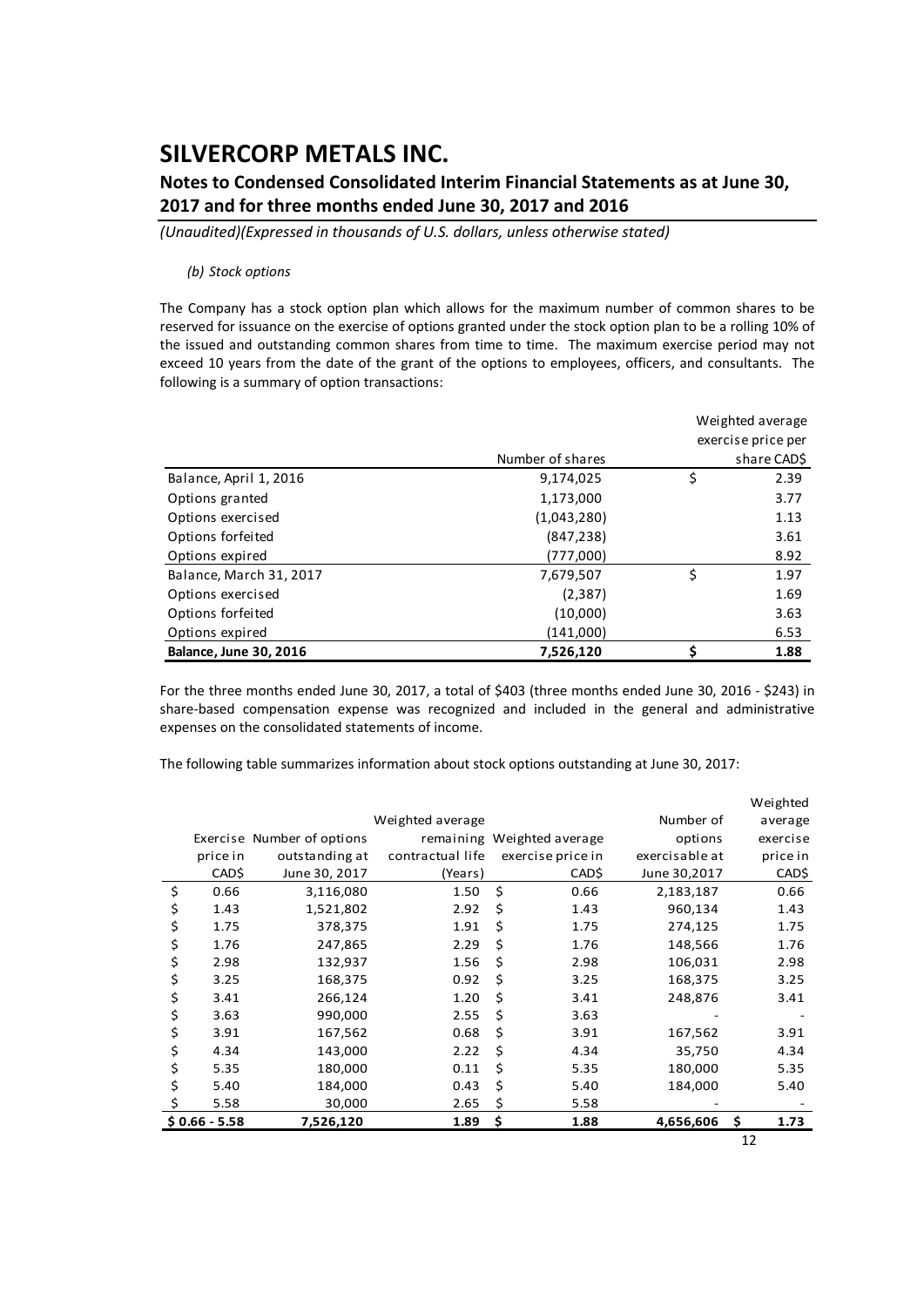### **Notes to Condensed Consolidated Interim Financial Statements as at June 30, 2017 and for three months ended June 30, 2017 and 2016**

*(Unaudited)(Expressed in thousands of U.S. dollars, unless otherwise stated)*

Subsequent to June 30, 2017, a total of 91,731 options with exercise prices ranging from CAD\$0.66 to CAD\$1.43 were exercised for proceeds of \$54.

### *(c) Cash dividends declared*

During the three months ended June 30, 2017, dividends of \$1,679 (for three months ended June 30, 2016 ‐ \$nil) were declared and paid.

### **8. ACCUMULATED OTHER COMPREHENSIVE INCOME**

|                                                                 | June 30, 2017 | March 31, 2017 |
|-----------------------------------------------------------------|---------------|----------------|
| Change in fair value on equity investments designated as FVTOCI | $(38,080)$ \$ | (37, 886)      |
| Share of other comprehensive loss in associate                  | (203)         | (198)          |
| Currency translation adjustment                                 | (6.939)       | (12,335)       |
| Balance, end of the period                                      | (45, 222)     | (50, 419)      |

The unrealized loss on equity investments designated as FVTOCI, share of other comprehensive loss in associate and currency translation adjustment are net of tax of \$nil for all periods presented.

#### **9. NON‐CONTROLLING INTERESTS**

The continuity of non-controlling interests is summarized as follows:

|                                            |    | Henan    | Henan  |                    | Guangdong     |         |   |         |
|--------------------------------------------|----|----------|--------|--------------------|---------------|---------|---|---------|
|                                            |    | Found    | Huawei | Yunxiang           | Found         | SX Gold |   | Total   |
| Balance, April 1, 2016                     |    | 51,596   | 4,231  | 4,197 \$           | (3,082)<br>-S | (3,921) | S | 53,021  |
| Share of net income (loss)                 |    | 11.247   | 756    | (340)              | 186           | (25)    |   | 11,824  |
| Share of other comprehensive income (loss) |    | (2,703)  | (141)  | (193)              | 48            | 48      |   | (2,941) |
| Distributions                              |    | (6, 328) | (762)  |                    |               |         |   | (7,090) |
| Balance, March 31, 2017                    | Ś. | 53,812   | 4,084  | $3,664$ \$         | $(2,848)$ \$  | (3,898) | s | 54,814  |
| Share of net income (loss)                 |    | 2.285    | 287    | (55)               | 77            | (17)    |   | 2,577   |
| Share of other comprehensive income (loss) |    | 731      | 78     | 34                 | (8)           | (12)    |   | 823     |
| <b>Balance, June 30, 2017</b>              |    | 56.828   | 4.449  | 3.643 <sub>5</sub> | $(2,779)$ \$  | (3,927) | s | 58.214  |

As at June 30, 2017, non‐controlling interests in Henan Found, Henan Huawei, Yunxiang, Guangdong Found and SX Gold were 22.5%, 20%, 30%, 5% and 22.5%, respectively.

Henan Non-ferrous Geology Minerals Ltd. ("Henan Non-ferrous") is the 17.5% equity interest holder of Henan Found. During the three months ended June 30, 2017, Henan Found paid dividends of \$3,804 that was declared and accrued in the prior year to Henan Non-ferrous (three months ended June 30, 2016 – \$nil).

Henan Xinxiangrong Mining Ltd. ("Henan Xinxiangrong") is the 5% equity interest holder of Henan Found. During the three months ended June 30, 2017, Henan Found paid dividends of \$1,087 that was declared and accrued in the prior year to Henan Xinxiangrong (three months ended June 30, 2016 – \$nil).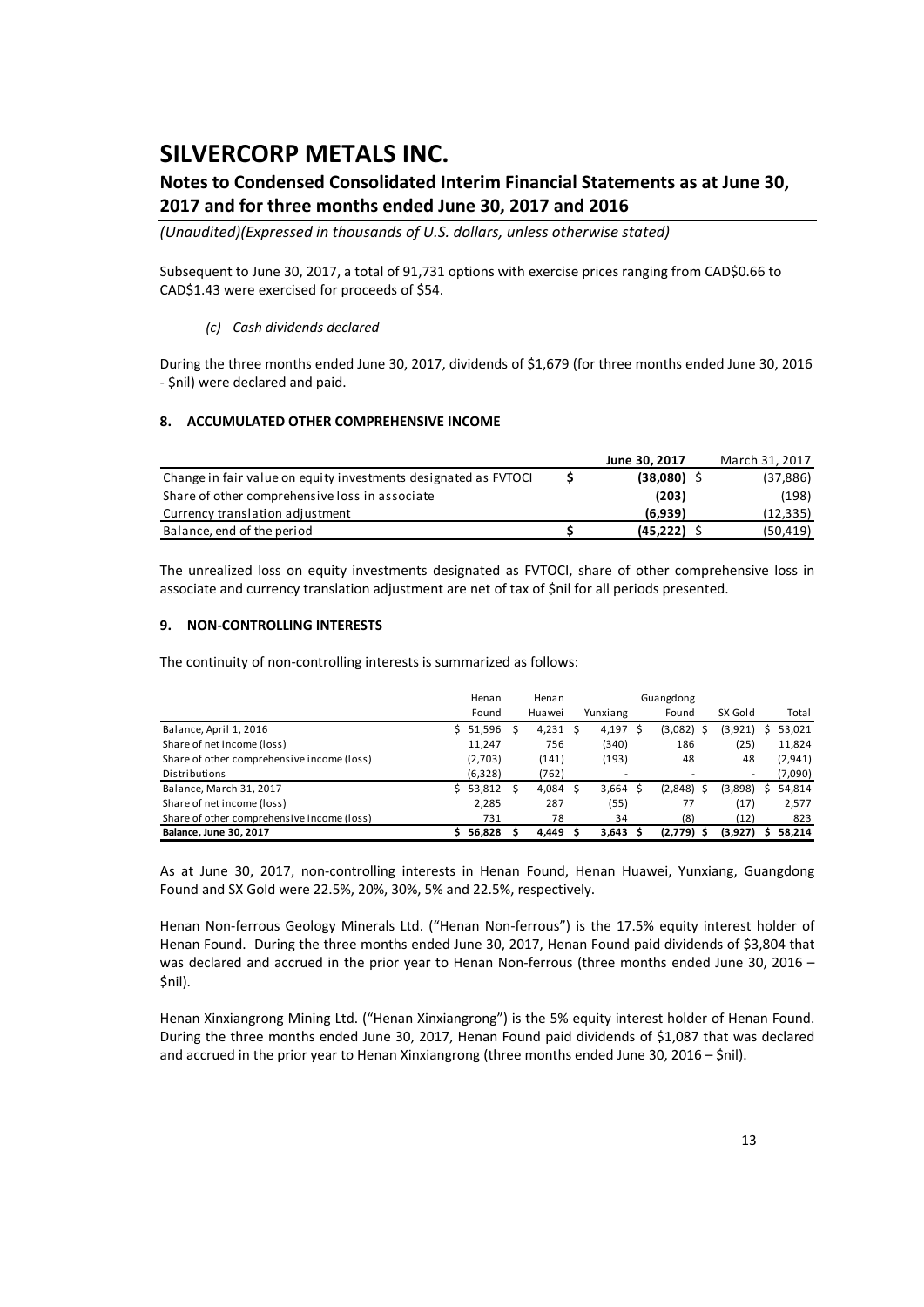### **Notes to Condensed Consolidated Interim Financial Statements as at June 30, 2017 and for three months ended June 30, 2017 and 2016**

*(Unaudited)(Expressed in thousands of U.S. dollars, unless otherwise stated)*

### **10. RELATED PARTY TRANSACTIONS**

Related party transactions not disclosed elsewhere in the consolidated financial statements are as follows:

| Due from related parties | June 30, 2017 | March 31, 2017 |  |
|--------------------------|---------------|----------------|--|
| <b>NUAG</b>              |               |                |  |

According to a services and administrative costs reallocation agreement between the Company and NUAG, the Company recovers costs for services rendered to NUAG and expenses incurred on behalf of NUAG. During the three months ended June 30, 2017, the Company recovered \$110 (three months ended June 30, 2016 ‐ \$38) from NUAG for services rendered and expenses incurred on behalf of NUAG. The costs recovered from NUAG were recorded as a direct reduction of general and administrative expenses on the consolidated statements of income.

Transactions with related parties are made on terms agreed upon by the two parties. The balances with related parties are unsecured, non‐interest bearing, and due on demand.

### **11. GENERAL AND ADMINISTRATIVE**

General and administrative expenses consist of:

|                                    |       | Three months ended June 30, |
|------------------------------------|-------|-----------------------------|
| <b>General and administrative</b>  | 2017  | 2016                        |
| Office and administrative expenses | 1.208 | 1,420                       |
| Amortization and depreciation      | 280   | 357                         |
| Salaries and benefits              | 2,192 | 1,619                       |
| Share-based compensation           | 403   | 243                         |
| Professional fees                  | 487   | 746                         |
|                                    | 4.570 | 4,385                       |

### **12. GOVERNMENT FEES AND OTHER TAXES**

Government fees and other taxes consist of:

|                 |      | Three months ended June 30, |       |  |  |  |
|-----------------|------|-----------------------------|-------|--|--|--|
|                 | 2017 |                             | 2016  |  |  |  |
| Government fees | 255  |                             | 1,054 |  |  |  |
| Other taxes     | 586  |                             | 641   |  |  |  |
|                 | 841  |                             | 695.ء |  |  |  |

Government fees include environmental protection fees paid to the state and local Chinese government. Other taxes were composed of surtax on value‐added tax, land usage levy, stamp duty and other miscellaneous levies, duties and taxes imposed by the state and local Chinese government.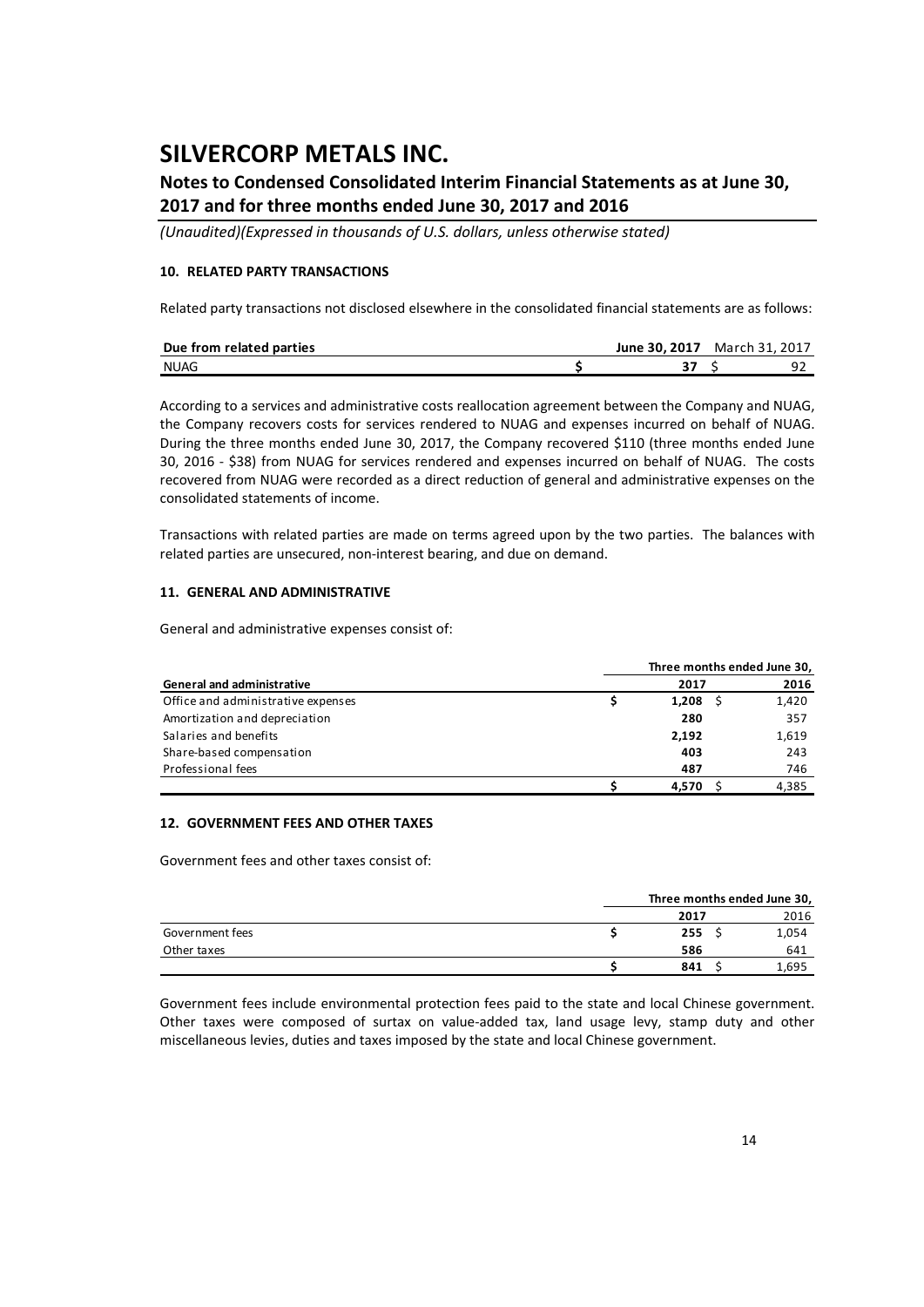### **Notes to Condensed Consolidated Interim Financial Statements as at June 30, 2017 and for three months ended June 30, 2017 and 2016**

*(Unaudited)(Expressed in thousands of U.S. dollars, unless otherwise stated)*

#### **13. FINANCE ITEMS**

Finance items consist of:

|                                                                 |      | Three months ended June 30, |
|-----------------------------------------------------------------|------|-----------------------------|
| Finance income                                                  | 2017 | 2016                        |
| Interest income                                                 | 574  | 431                         |
|                                                                 |      | Three months ended June 30, |
| <b>Finance costs</b>                                            | 2017 | 2016                        |
| Interest on mine right fee                                      | ۰.   | 108                         |
| Interest on bank loan                                           |      | 51                          |
| Unwinding of discount of environmental rehabilitation provision | 105  | 105                         |
|                                                                 | 105  | 264                         |

#### **14. INCOME TAX**

The significant components of income tax expense are as follows:

|                    |       |      | Three months ended June 30, |
|--------------------|-------|------|-----------------------------|
| Income tax expense |       | 2017 | 2016                        |
| Current            | 3.227 |      | 712                         |
| Deferred           |       | 794  | 2,088                       |
|                    | 4.021 |      | 2,800                       |

#### **15. FINANCIAL INSTRUMENTS**

The Company manages its exposure to financial risks, including liquidity risk, foreign exchange risk, interest rate risk, credit risk and equity price risk in accordance with its risk management framework. The Company's Board of Directors has overall responsibility for the establishment and oversight of the Company's risk management framework and reviews the Company's policies on an ongoing basis.

#### *(a) Fair value*

The Company classifies its fair value measurements within a fair value hierarchy, which reflects the significance of the inputs used in making the measurements as defined in IFRS 13, Fair Value Measurement ("IFRS 13").

Level 1 – Unadjusted quoted prices at the measurement date for identical assets or liabilities in active markets.

Level 2 – Observable inputs other than quoted prices included in Level 1, such as quoted prices for similar assets and liabilities in active markets; quoted prices for identical or similar assets and liabilities in markets that are not active; or other inputs that are observable or can be corroborated by observable market data.

Level 3 – Unobservable inputs which are supported by little or no market activity.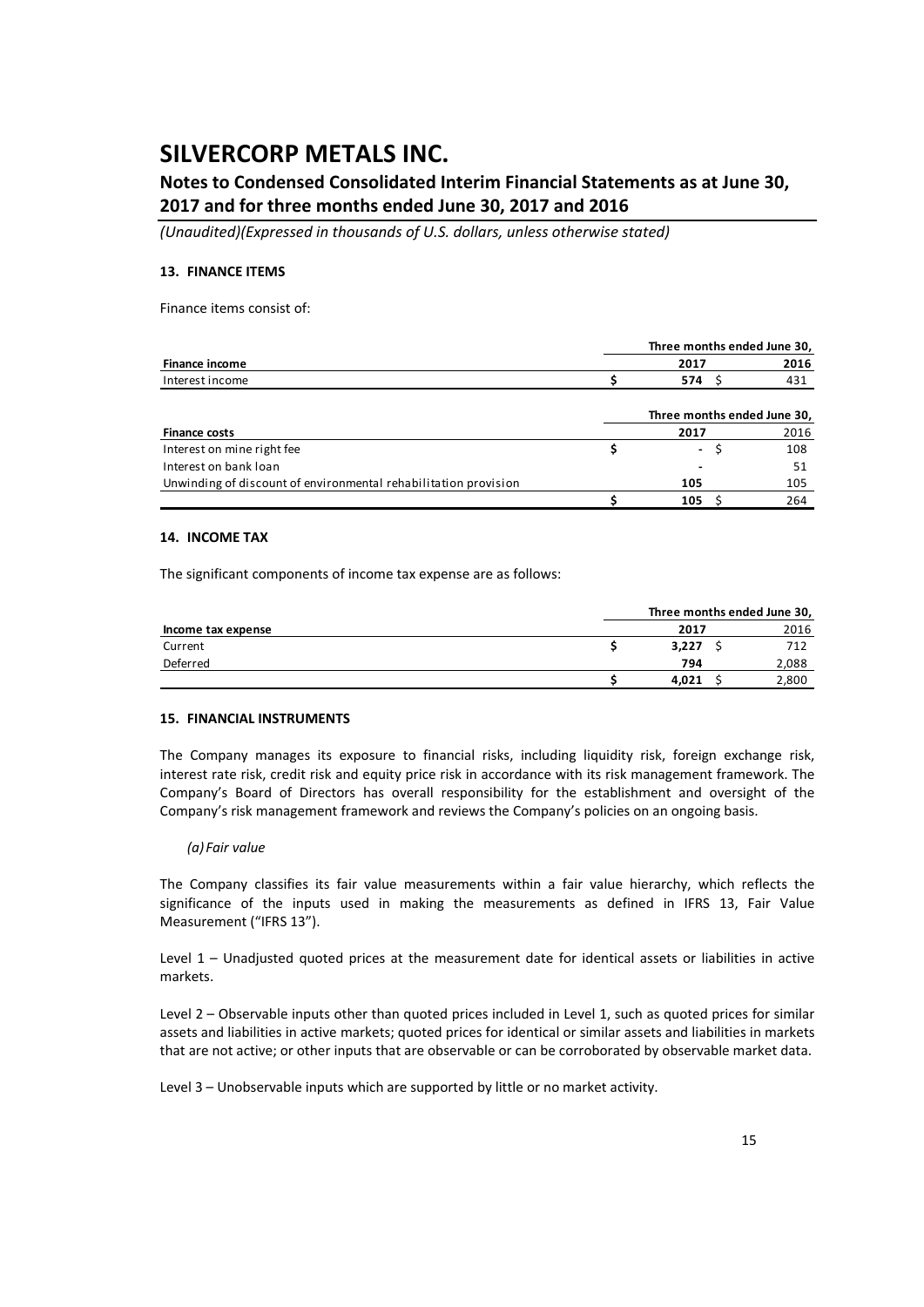### **Notes to Condensed Consolidated Interim Financial Statements as at June 30, 2017 and for three months ended June 30, 2017 and 2016**

*(Unaudited)(Expressed in thousands of U.S. dollars, unless otherwise stated)*

The following tables set forth the Company's financial assets and liabilities that are measured at fair value level on a recurring basis within the fair value hierarchy at June 30, 2017 and March 31, 2017 that are not otherwise disclosed. As required by IFRS 13, assets and liabilities are classified in their entirety based on the lowest level of input that is significant to the fair value measurement.

|                                          |                                 | Fair value as at June 30, 2017 |     |                    |      |                       |        |
|------------------------------------------|---------------------------------|--------------------------------|-----|--------------------|------|-----------------------|--------|
| <b>Recurring measurements</b>            |                                 | Level 1                        |     | Level <sub>2</sub> |      | Level 3               | Total  |
| <b>Financial assets</b>                  |                                 |                                |     |                    |      |                       |        |
| Cash and cash equivalents                | S                               | 74,300                         | - S |                    | - \$ | .s<br>$\sim$ 10 $\pm$ | 74,300 |
| Investments in publicly traded companies |                                 | 5,520                          |     |                    |      |                       | 5,520  |
|                                          | Fair value as at March 31, 2017 |                                |     |                    |      |                       |        |
| <b>Recurring measurements</b>            |                                 | Level 1                        |     | Level 2            |      | Level 3               | Total  |
| <b>Financial assets</b>                  |                                 |                                |     |                    |      |                       |        |
| Cash and cash equivalents                |                                 | 73,003                         | - S |                    | $-5$ | - \$                  | 73,003 |
| Investments in publicly traded companies |                                 | 1,207                          |     |                    |      |                       | 1,207  |

Fair value of the other financial instruments excluded from the table above approximates their carrying amount as of June 30, 2017 and March 31, 2017, respectively, due to the short-term nature of these instruments.

There were no transfers into or out of level 3 during the three months ended June 30, 2017 and 2016.

#### *(a) Liquidity risk*

Liquidity risk is the risk that the Company will not be able to meet its short‐term business requirements. The Company has in place a planning and budgeting process to help determine the funds required to support the Company's normal operating requirements on an ongoing basis and its expansion plans.

In the normal course of business, the Company enters into contracts that give rise to commitments for future minimum payments. The following summarizes the remaining contractual maturities of the Company's financial liabilities.

|                                          |               | March 31, 2017 |           |        |       |
|------------------------------------------|---------------|----------------|-----------|--------|-------|
|                                          | Within a vear | 2-3 years      | 4-5 vears | Total  | Total |
| Accounts payable and accrued liabilities | 26.383        |                |           | 26.383 |       |

#### *(b) Foreign exchange risk*

The Company reports its financial statements in US dollars. The functional currency of the head office, Canadian subsidiaries and all intermediate holding companies is CAD and the functional currency of all Chinese subsidiaries is RMB. The Company is exposed to foreign exchange risk when the Company undertakes transactions and holds assets and liabilities in currencies other than its functional currencies.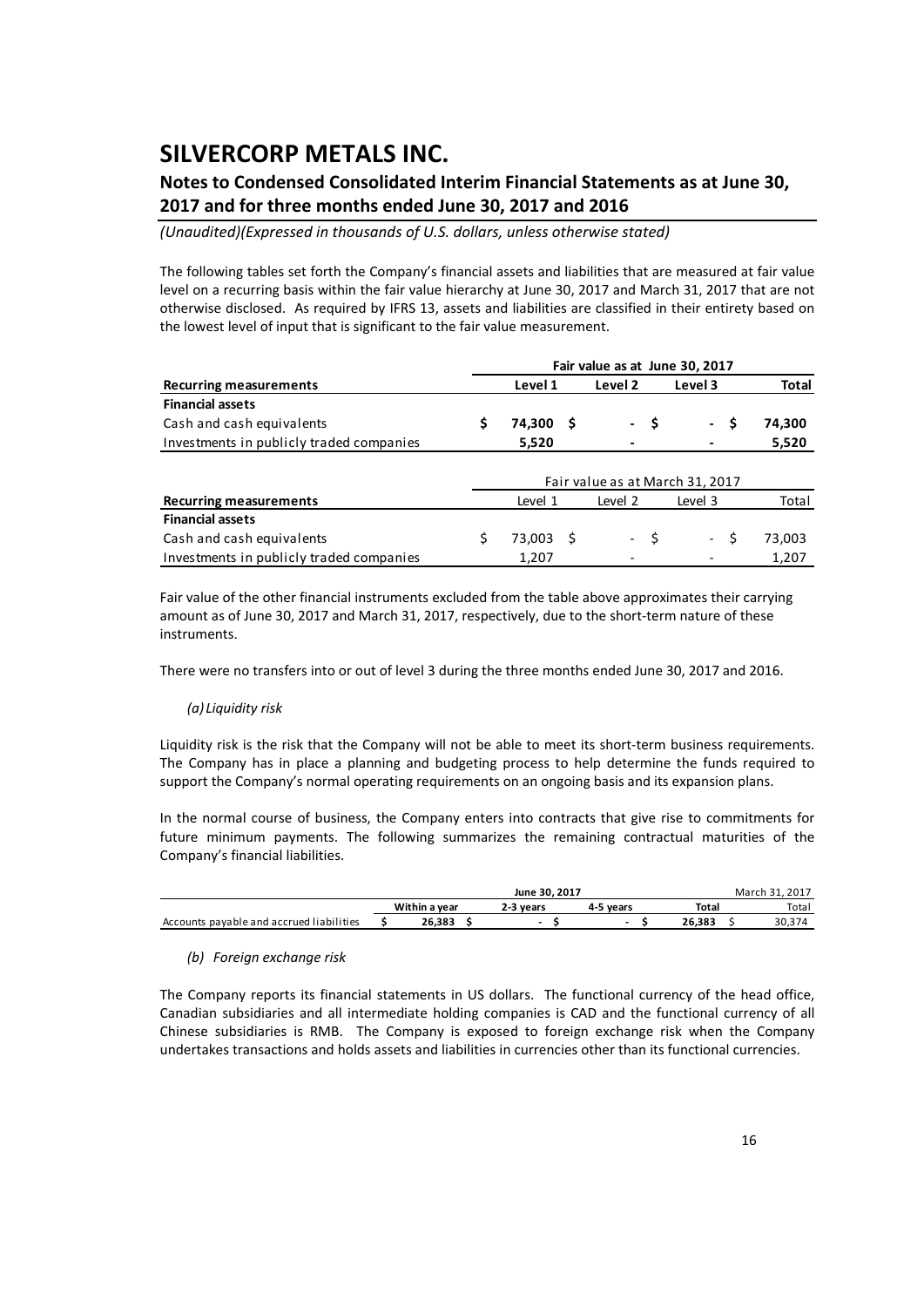### **Notes to Condensed Consolidated Interim Financial Statements as at June 30, 2017 and for three months ended June 30, 2017 and 2016**

*(Unaudited)(Expressed in thousands of U.S. dollars, unless otherwise stated)*

The Company currently does not engage in foreign exchange currency hedging. The Company's exposure to currency risk affect net income is summarized as follow:

|                                              | June 30, 2017 | March 31, 2017 |
|----------------------------------------------|---------------|----------------|
| Financial assets denominated in U.S. Dollars | 48.279 S      | 29,093         |
| Financial assets denominated in Chinese RMB  |               | 7.115          |

As at June 30, 2017, with other variables unchanged, a 10% strengthening (weakening) of the CAD against the USD would have decreased (increased) net income by approximately \$4.8 million.

#### *(c) Interest rate risk*

The Company is exposed to interest rate risk on its cash equivalents and short term investments. As at June 30, 2017, all of its interest-bearing cash equivalents and short term investments earn interest at market rates that are fixed to maturity or at variable interest rate with terms of less than one year. The Company monitors its exposure to changes in interest rates on cash equivalents and short term investments. Due to the short term nature of the financial instruments, fluctuations in interest rates would not have a significant impact on the Company's after‐tax net income.

#### *(d) Credit risk*

Credit risk is the risk that one party to a financial instrument will fail to discharge an obligation and cause the other party to incur a financial loss. The Company is exposed to credit risk primarily associated to accounts receivable, due from related parties, cash and cash equivalents and short term investments. The carrying amount of assets included on the balance sheet represents the maximum credit exposure.

The Company undertakes credit evaluations on counterparties as necessary, requests deposits from customers prior to delivery, and has monitoring processes intended to mitigate credit risks. The Company has trade receivables from time to time from its major customers primarily in China engaged in the mining and milling of base and polymetallic metals. The historical level of customer default is zero and aging of trade receivables are no more than 180 days, and, as a result, the credit risk associated with trade receivables from customers as at June 30, 2017 is considered to be immaterial. There were no amounts in receivables which were past due at June 30, 2017 (at March 31, 2017 - \$nil) for which no provision is recognized.

### *(e) Equity price risk*

The Company holds certain marketable securities that will fluctuate in value as a result of trading on Canadian financial markets. As the Company's marketable securities holding are mainly in mining companies, the value will also fluctuate based on commodity prices. Based upon the Company's portfolio at June 30, 2017, a 10% increase (decrease) in the market price of the securities held, ignoring any foreign currency effects would have resulted in an increase (decrease) to comprehensive income of approximately \$0.55 million.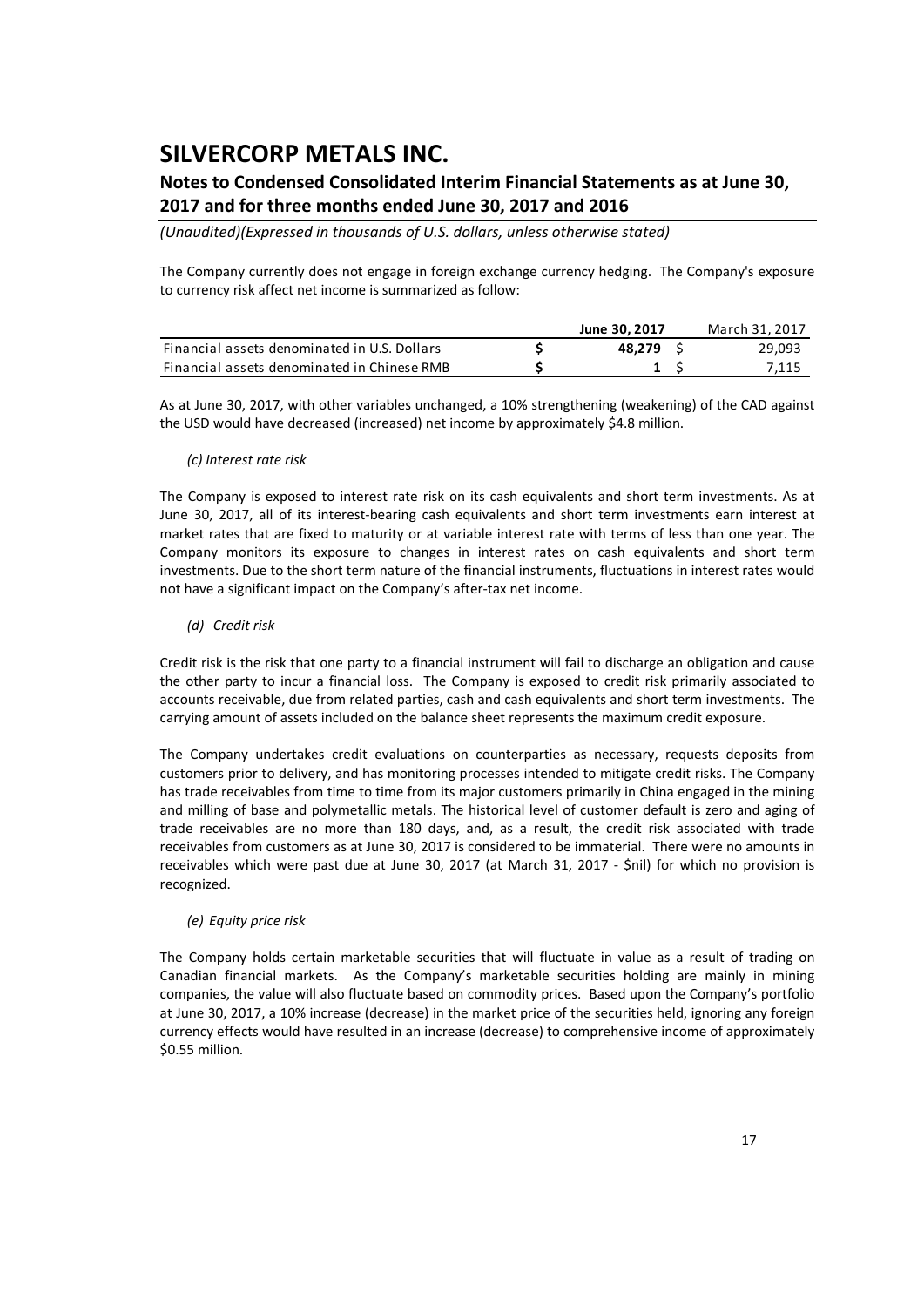### **Notes to Condensed Consolidated Interim Financial Statements as at June 30, 2017 and for three months ended June 30, 2017 and 2016**

*(Unaudited)(Expressed in thousands of U.S. dollars, unless otherwise stated)*

#### **16. SEGMENTED INFORMATION**

The Company's reportable operating segments are components of the Company where separate financial information is available that is evaluated regularly by the Company's Chief Executive Officer who is the Chief Operating Decision Maker ("CODM"). The operational segments are determined based on the Company's management and internal reporting structure. Operating segments are summarized as follows:

| <b>Operational Segments</b> | Subsidiaries Included in the Segment               | Properties Included in the Segment |  |  |  |  |  |  |
|-----------------------------|----------------------------------------------------|------------------------------------|--|--|--|--|--|--|
| <b>Mining</b>               |                                                    |                                    |  |  |  |  |  |  |
| Henan Luoning               | Henan Found and Henan Huawei                       | Ying Mining District               |  |  |  |  |  |  |
| Hunan                       | Yunxiang                                           | <b>BYP</b>                         |  |  |  |  |  |  |
| Guangdong                   | <b>Guangdong Found</b>                             | GC                                 |  |  |  |  |  |  |
| Other                       | SX Gold and 0875786 B.C. Ltd.                      | <b>XHP</b>                         |  |  |  |  |  |  |
| Administrative              |                                                    |                                    |  |  |  |  |  |  |
| Vancouver                   | Silvercorp Metals Inc. and BVI's holding companies | <b>RZY</b>                         |  |  |  |  |  |  |
| Beijing                     | Silvercorp Metals (China) Inc.                     |                                    |  |  |  |  |  |  |

#### (a) Segmented information for assets and liabilities are as follows:

|                                        |         |         |       |        |               | June 30, 2017 |   |       |                |                          |     |           |    |         |  |
|----------------------------------------|---------|---------|-------|--------|---------------|---------------|---|-------|----------------|--------------------------|-----|-----------|----|---------|--|
|                                        |         |         |       |        | <b>Mining</b> |               |   |       | Administrative |                          |     |           |    | Total   |  |
| Statement of financial position items: | Luoning |         | Hunan |        | Guangdong     |               |   | Other | <b>Beijing</b> |                          |     | Vancouver |    |         |  |
|                                        |         |         |       |        |               |               |   |       |                |                          |     |           |    |         |  |
| <b>Current assets</b>                  | Ś.      | 57,418  | s     | 1,789  | - Ś           | 5,977         | Ŝ | 530   | \$             | 754                      | \$. | 50,460    | Ś. | 116,928 |  |
| Plant and equipment                    |         | 43,641  |       | 4,790  |               | 15,883        |   |       |                | 1,079                    |     | 143       |    | 65,536  |  |
| Mineral rights and properties          |         | 175,674 |       | 6,965  |               | 28,779        |   |       |                |                          |     |           |    | 211,418 |  |
| Investment in an associate             |         |         |       |        |               |               |   |       |                | $\overline{\phantom{a}}$ |     | 8,486     |    | 8,486   |  |
| Other investments                      |         |         |       |        |               |               |   | 4.422 |                |                          |     | 1,098     |    | 5,520   |  |
| <b>Reclamation deposits</b>            |         | 4,983   |       |        |               | 148           |   |       |                |                          |     | 8         |    | 5,139   |  |
| Long-term prepaids and deposits        |         | 315     |       | 100    |               | 329           |   | 124   |                | $\overline{\phantom{a}}$ |     |           |    | 868     |  |
| <b>Total assets</b>                    | S.      | 282,031 | s     | 13,644 | s             | 51,116        | S | 5,076 | S              | 1,833                    | \$. | 60,195    | s  | 413,895 |  |
| <b>Current liabilities</b>             | Ś       | 25.195  | \$.   | 1.395  | Ŝ.            | 4,168         | Ŝ | 2.868 | \$             | 154                      | Ŝ   | 2,495     | \$ | 36,275  |  |
| Mine right fee payable                 |         |         |       |        |               |               |   |       |                |                          |     |           |    |         |  |
| Deferred income tax liabilities        |         | 28,061  |       | 877    |               |               |   |       |                |                          |     |           |    | 28,938  |  |
| <b>Environmental rehabilitation</b>    |         | 10,435  |       | 941    |               | 833           |   | 277   |                |                          |     |           |    | 12,486  |  |
| <b>Total liabilities</b>               |         | 63,691  |       | 3,213  |               | 5,001         |   | 3,145 |                | 154                      | s   | 2,495     | Ś. | 77,699  |  |

|                                        |   |              |                          |           | March 31, 2017 |       |                          |         |                |    |           |    |         |
|----------------------------------------|---|--------------|--------------------------|-----------|----------------|-------|--------------------------|---------|----------------|----|-----------|----|---------|
|                                        |   |              | Administrative<br>Mining |           |                |       |                          |         | Total          |    |           |    |         |
| Statement of financial position items: |   | Luoning      | Hunan                    | Guangdong |                | Other |                          | Beijing |                |    | Vancouver |    |         |
|                                        |   |              |                          |           |                |       |                          |         |                |    |           |    |         |
| Current assets                         | Ś | 64,298 \$    | $1,869$ \$               |           | 4,796 \$       |       | 523                      | Ŝ.      | 823            | -Ś | 38,523    | Ś. | 110,832 |
| Plant and equipment                    |   | 43,297       | 4,832                    |           | 15,915         |       |                          |         | 1,081          |    | 76        |    | 65,201  |
| Mineral rights and properties          |   | 170,690      | 6,855                    |           | 28,655         |       | $\overline{\phantom{m}}$ |         |                |    |           |    | 206,200 |
| Investment in an associate             |   |              | ٠                        |           |                |       |                          |         | $\sim$         |    | 8,517     |    | 8,517   |
| Other investments                      |   |              | ٠                        |           |                |       |                          |         | $\sim$         |    | 1,207     |    | 1,207   |
| Reclamation deposits                   |   | 4,901        | ٠                        |           | 145            |       |                          |         |                |    | 8         |    | 5,054   |
| Long-term prepaids and deposits        |   | 432          | 99                       |           | 306            |       | 122                      |         |                |    |           |    | 959     |
| Total assets                           |   | $283,618$ \$ | $13,655$ \$              |           | 49,817 \$      |       | 645                      | S       | $1,904$ \$     |    | 48,331    |    | 397,970 |
| Current liabilities                    | Ś | $29,951$ \$  | $1,425$ \$               |           | $3,860$ \$     |       | 2,959                    | Ŝ.      | $184 \quad$ \$ |    | 1,778     | Ś  | 40,157  |
| Mine right fee payable                 |   |              |                          |           |                |       |                          |         |                |    |           |    |         |
|                                        |   |              |                          |           |                |       |                          |         |                |    |           |    |         |
| Deferred income tax liabilities        |   | 26,846       | 846                      |           | ٠              |       |                          |         |                |    |           |    | 27,692  |
| Environmental rehabilitation           |   | 10,183       | 918                      |           | 813            |       | 272                      |         |                |    |           |    | 12,186  |
| Total liabilities                      |   | 66,980 \$    | 3,189                    | -S        | 4,673          | - S   | 3,231                    |         | $184 \quad$ \$ |    | 1,778     |    | 80,035  |
|                                        |   |              |                          |           |                |       |                          |         |                |    |           | 18 |         |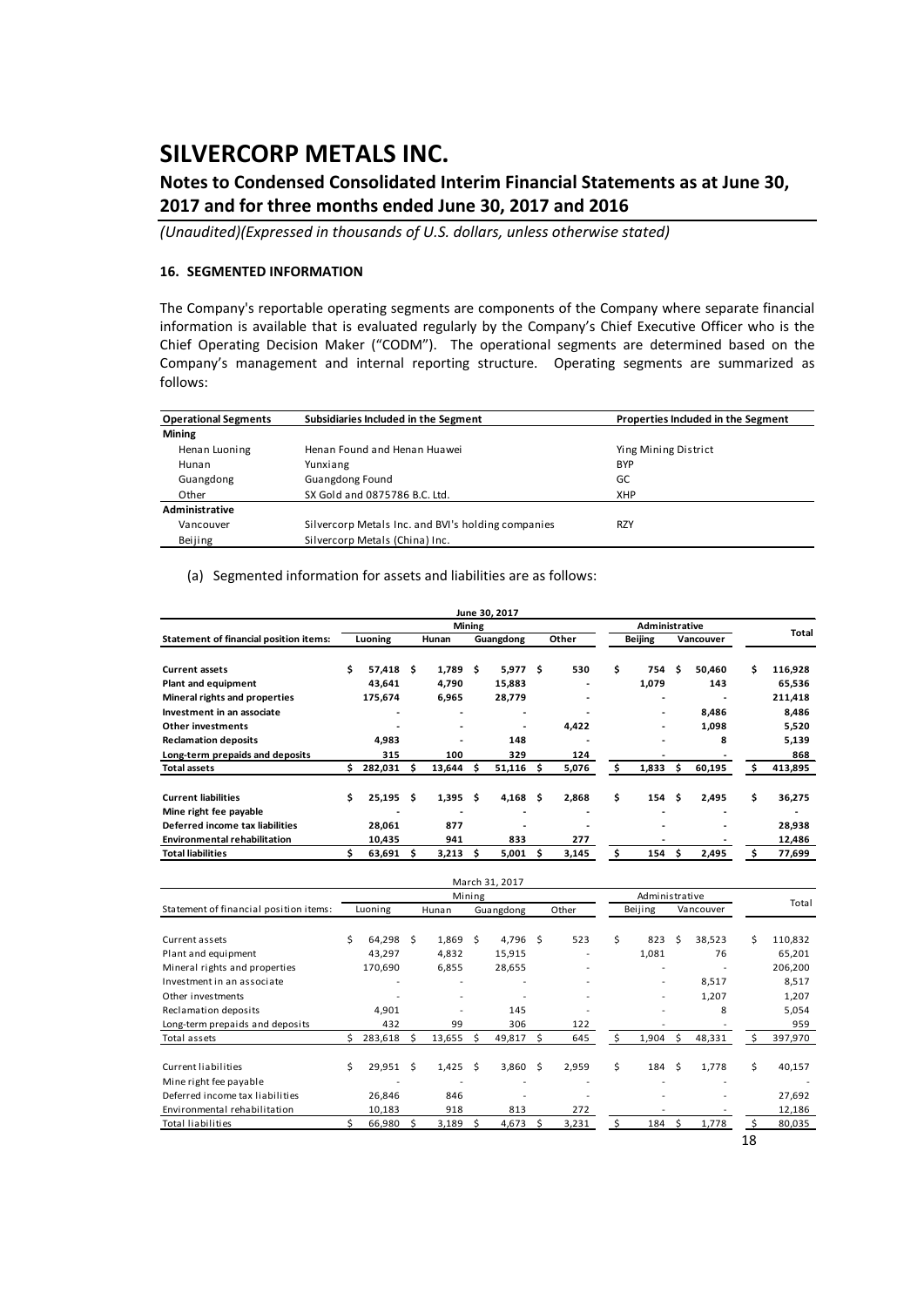### **Notes to Condensed Consolidated Interim Financial Statements as at June 30, 2017 and for three months ended June 30, 2017 and 2016**

*(Unaudited)(Expressed in thousands of U.S. dollars, unless otherwise stated)*

(b) Segmented information for operating results are as follows:

|                                      |                  |             |                |                          |               | Three months ended June 30, 2017 |       |       |                |                          |           |          |              |
|--------------------------------------|------------------|-------------|----------------|--------------------------|---------------|----------------------------------|-------|-------|----------------|--------------------------|-----------|----------|--------------|
|                                      |                  |             |                |                          | <b>Mining</b> |                                  |       |       | Administrative |                          |           |          |              |
| <b>Statement of income:</b>          | Henan<br>Luoning |             | $H$ unan $(1)$ |                          | Guangdong     |                                  | Other |       | <b>Beijing</b> |                          | Vancouver |          | Total        |
| <b>Sales</b>                         | \$               | $31,757$ \$ |                | $\overline{\phantom{a}}$ | \$            | 7,940                            | \$    |       | \$             | $\overline{\phantom{a}}$ | \$        | ٠        | \$<br>39,697 |
| Cost of sales                        |                  | (14, 123)   |                | $\overline{\phantom{a}}$ |               | (5,569)                          |       |       |                | $\overline{\phantom{a}}$ |           |          | (19,692)     |
| <b>Gross profit</b>                  |                  | 17,634      |                | -                        |               | 2,371                            |       |       |                |                          |           |          | 20,005       |
| Operating (expenses) income          |                  | (2,014)     |                | (148)                    |               | (662)                            |       | 4,249 |                | (262)                    |           | (4, 102) | (2,939)      |
| Finance items, net                   |                  | (12)        |                | (19)                     |               | (3)                              |       | (1)   |                | 64                       |           | 440      | 469          |
| Income tax expenses                  |                  | (4,004)     |                | (17)                     |               | $\overline{\phantom{a}}$         |       |       |                | $\overline{\phantom{a}}$ |           |          | (4,021)      |
| Net income (loss)                    | \$               | $11,604$ \$ |                | $(184)$ \$               |               | 1,706                            | Ś     | 4,248 | \$             | $(198)$ \$               |           | (3,662)  | \$<br>13,514 |
| Attributable to:                     |                  |             |                |                          |               |                                  |       |       |                |                          |           |          |              |
| <b>Equity holders of the Company</b> |                  | 9,032       |                | (129)                    |               | 1,629                            |       | 4,265 |                | (198)                    |           | (3,662)  | 10,937       |
| Non-controlling interests            |                  | 2,572       |                | (55)                     |               | 77                               |       | (17)  |                | $\overline{\phantom{a}}$ |           |          | 2,577        |
| Net income (loss)                    |                  | $11,604$ \$ |                | (184) \$                 |               | 1,706                            | s     | 4,248 |                | (198)                    | - \$      | (3,662)  | 13,514       |

(1) Hunan's BYP project was placed on care and maintenance in August 2014;

|                                       |                  |            |                     |                          |           | Three months ended June 30, 2016 |       |      |                |                     |           |                          |    |                   |
|---------------------------------------|------------------|------------|---------------------|--------------------------|-----------|----------------------------------|-------|------|----------------|---------------------|-----------|--------------------------|----|-------------------|
|                                       |                  |            |                     | Mining                   |           |                                  |       |      | Administrative |                     |           |                          |    |                   |
| Statement of income:                  | Henan<br>Luoning |            | Hunan               |                          | Guangdong |                                  | Other |      | Beijing        |                     | Vancouver |                          |    | Total             |
| Sales                                 | \$               | 30,672 \$  |                     | $\sim$                   | \$        | 4,599                            | -\$   |      | \$             | $\mathcal{L}^{\pm}$ | \$        | $\overline{\phantom{a}}$ | \$ | 35,271            |
| Cost of sales                         |                  | (15, 714)  |                     | $\overline{\phantom{a}}$ |           | (3, 813)                         |       |      |                |                     |           |                          |    | (19,527)          |
| Gross profit                          |                  | 14,958     |                     |                          |           | 786                              |       |      |                |                     |           |                          |    | 15,744            |
| Operating expenses<br>Impairment loss |                  | (3,339)    |                     | (242)                    |           | (634)                            |       | (35) |                | (398)               |           | (1,762)<br>(181)         |    | (6, 410)<br>(181) |
| Finance items, net                    |                  | (82)       |                     | (8)                      |           | 4                                |       | (2)  |                | 75                  |           | 180                      |    | 167               |
| Income tax (expenses) recovery        |                  | (2,893)    |                     | 94                       |           |                                  |       |      |                | (1)                 |           |                          |    | (2,800)           |
| Net income (loss)                     | \$               | 8,644      | $\ddot{\mathsf{s}}$ | $(156)$ \$               |           | 156                              | \$    | (37) | \$             | $(324)$ \$          |           | (1,763)                  | \$ | 6,520             |
| Attributable to:                      |                  |            |                     |                          |           |                                  |       |      |                |                     |           |                          |    |                   |
| Equity holders of the Company         |                  | 6,741      |                     | (109)                    |           | 158                              |       | (29) |                | (324)               |           | (1,763)                  |    | 4,674             |
| Non-controlling interests             |                  | 1,903      |                     | (47)                     |           | (2)                              |       | (8)  |                |                     |           |                          |    | 1,846             |
| Net income (loss)                     |                  | $8,644$ \$ |                     | $(156)$ \$               |           | 156                              | Ŝ     | (37) | Ś              | (324) \$            |           | (1,763)                  | s  | 6,520             |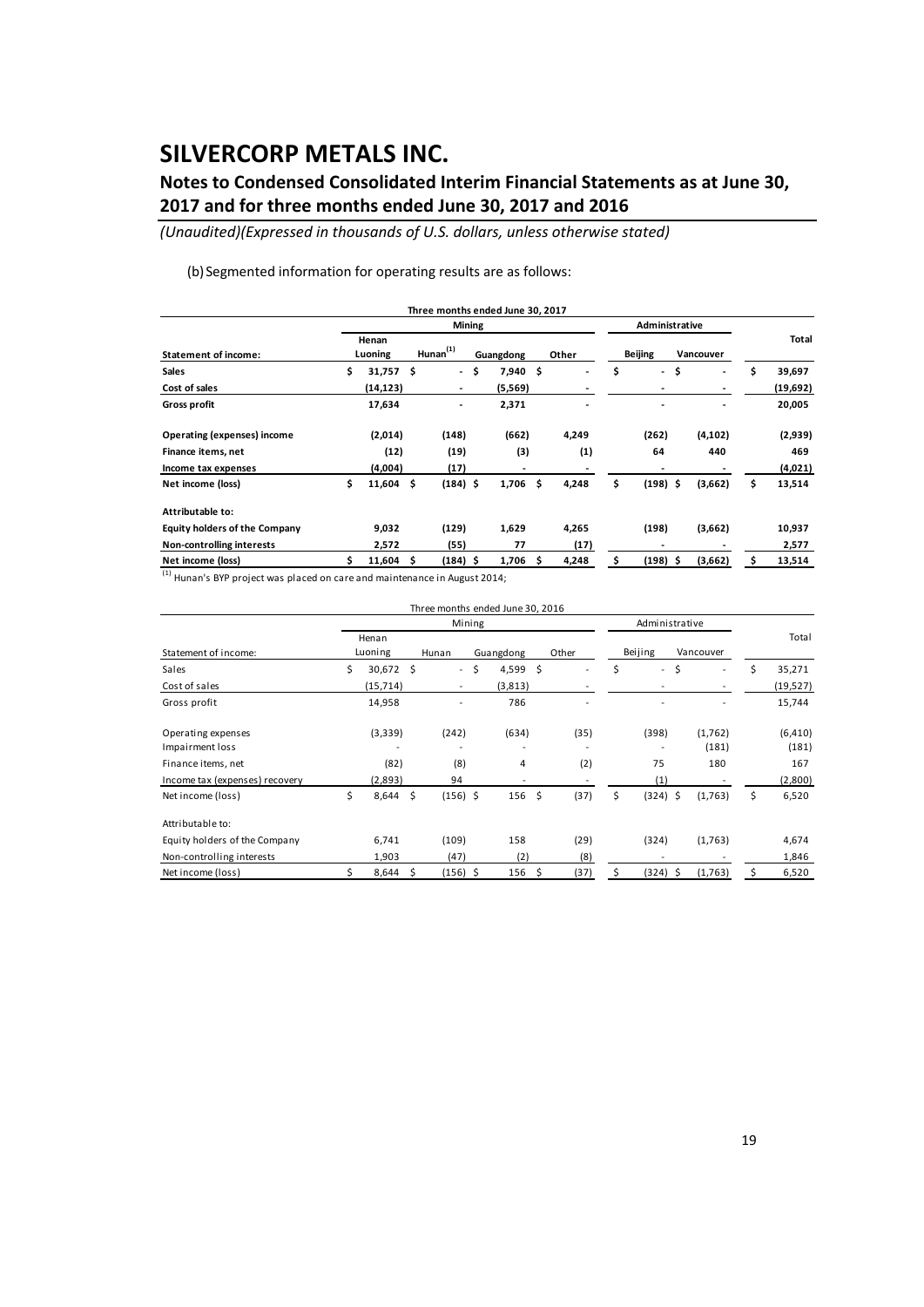### **Notes to Condensed Consolidated Interim Financial Statements as at June 30, 2017 and for three months ended June 30, 2017 and 2016**

*(Unaudited)(Expressed in thousands of U.S. dollars, unless otherwise stated)*

#### (c) Sales by metal

The sales generated for the three and nine months ended June 30, 2017 and 2016 was all earned in China and is comprised of:

|             |                      | Three months ended June 30, 2017 |    |              |
|-------------|----------------------|----------------------------------|----|--------------|
|             | <b>Henan Luoning</b> | Guangdong                        |    | <b>Total</b> |
| Silver (Ag) | 18,204<br>-S         | 1,979                            | .s | 20,183       |
| Gold (Au)   | 959                  | ٠                                |    | 959          |
| Lead (Pb)   | 11,647               | 1,801                            |    | 13,448       |
| Zinc (Zn)   | 739                  | 3,942                            |    | 4,681        |
| Other       | 208                  | 218                              |    | 426          |
|             | 31,757               | 7,940                            | S  | 39,697       |

|             | Three months ended June 30, 2016 |  |           |        |  |  |  |  |  |
|-------------|----------------------------------|--|-----------|--------|--|--|--|--|--|
|             | Henan Luoning                    |  | Guangdong | Total  |  |  |  |  |  |
| Silver (Ag) | 19,366                           |  | 1,471     | 20,837 |  |  |  |  |  |
| Gold (Au)   | 872                              |  | ٠         | 872    |  |  |  |  |  |
| Lead (Pb)   | 9,381                            |  | 1,112     | 10,493 |  |  |  |  |  |
| Zinc(Zn)    | 1,053                            |  | 1,906     | 2,959  |  |  |  |  |  |
| Other       | ٠                                |  | 110       | 110    |  |  |  |  |  |
|             | 30,672                           |  | 4,599     | 35,271 |  |  |  |  |  |

#### (d) Major customers

For the three months ended June 30, 2017, three major customers (three months ended June 30, 2016 ‐ three) accounted for 12% to 35%, (three months ended June 30, 2016 ‐ 14% to 50%) and collectively 78% (three months ended June 30, 2016 ‐ 78%) of the total sales of the Company.

#### **17. COMMITMENTS AND CONTINGENCIES**

Commitments, not disclosed elsewhere in these financial statements, are as follows:

|                  | Total | Less than 1 year | 1-5 vears                | After 5 years            |
|------------------|-------|------------------|--------------------------|--------------------------|
| Operating leases | 3.791 | 707              | 3.084                    | $\overline{\phantom{0}}$ |
| Commitments      | 6.418 | $\sim$           | $\overline{\phantom{0}}$ | 6.418                    |

As of June 30, 2017, the Company has two office rental agreements totaling \$3,791 for the next five years and commitments of \$6,418 related to the GC property. During the three months ended June 30, 2017, the Company incurred rental expenses of \$158 (three months ended June 30, 2016 - \$152), which were included in office and administrative expenses on the consolidated statement of income.

Although the Company has taken steps to verify title to properties in which it has an interest, these procedures do not guarantee the Company's title. Property title may be subject to, among other things, unregistered prior agreements or transfers and may be affected by undetected defects.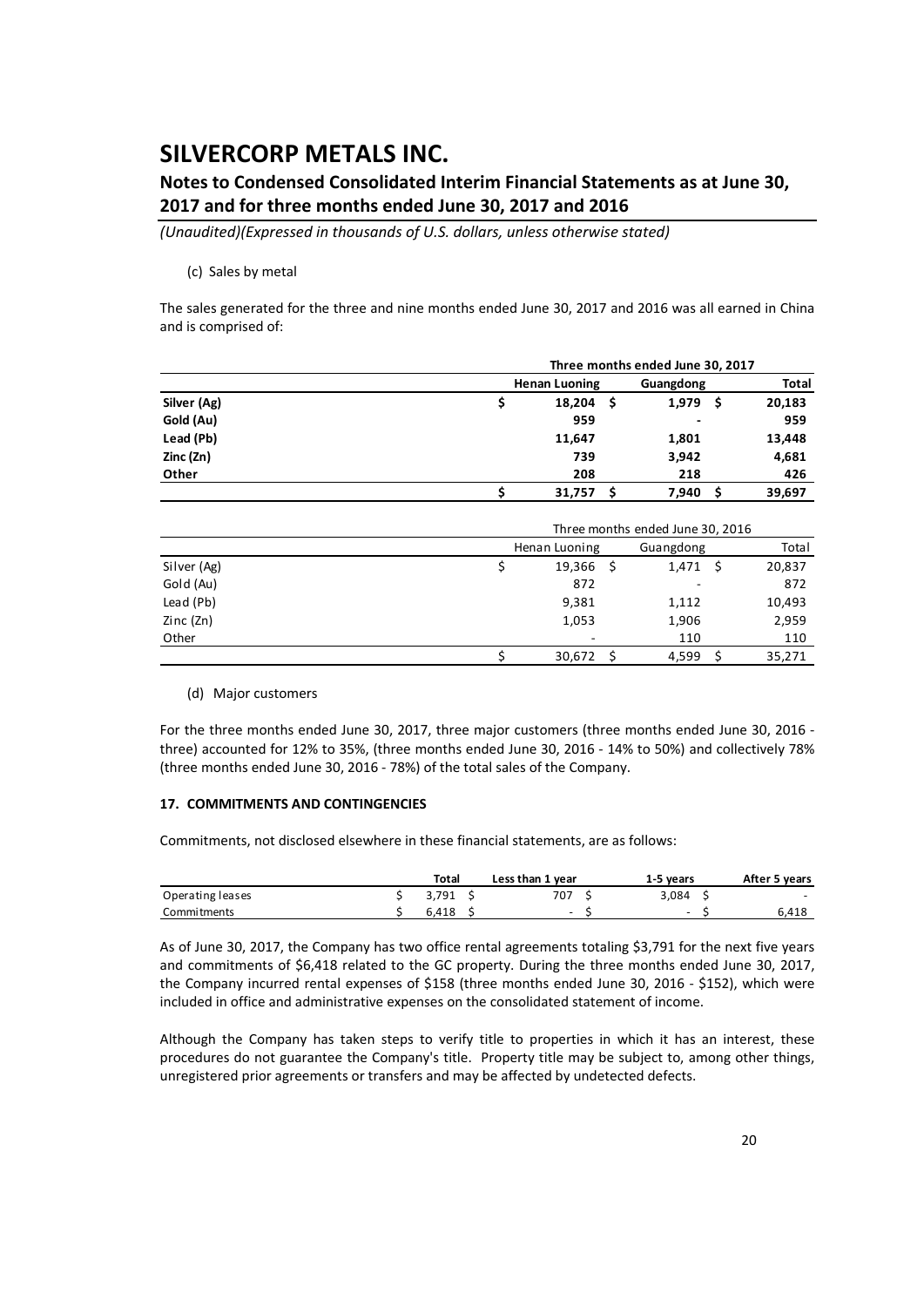### **Notes to Condensed Consolidated Interim Financial Statements as at June 30, 2017 and for three months ended June 30, 2017 and 2016**

*(Unaudited)(Expressed in thousands of U.S. dollars, unless otherwise stated)*

Due to the size, complexity and nature of the Company's operations, the Company is subject to various claims, legal and tax matters arising in the ordinary course of business. Each of these matters is subject to various uncertainties and it is possible that some of these matters may be resolved unfavorably to the Company. The Company accrues for such items when a liability is both probable and the amount can be reasonably estimated.

In assessing loss contingencies related to legal proceedings that are pending against the Company or unasserted claims that may result in such proceedings, the Company and its legal counsel evaluate the perceived merits of any legal proceedings or unasserted claims as well as the perceived merits of the amount of relief sought or expected to be sought. Major legal proceedings against the Company are summarized as follows:

- On August 19, 2014, an action was commenced against the Company in the Supreme Court of British Columbia seeking an unspecified amount of damages for a claim of false imprisonment and defamation (the "Huang Action"). The Company believes that there is no merit to the allegations and intends to pursue a vigorous defence.
- During the year ended March 31, 2016, an action was initiated by Luoyang Mining Group Co., Ltd. ("Luoyang Mining") against Henan Found seeking payment of \$1.6 million (RMB10.0 million) plus interest related to the acquisition agreements Henan Found entered into in August 2012 to acquire the XHP Mine. The \$1.6 million has been included into the accounts payable and accrued liabilities on the consolidated statements of financial position of the Company. Henan Found did not make the final payment as certain commercial conditions were not fulfilled by Luoyang Mining. In April 2016, Henan Found filed a counter claim in Luoyang People's Court against Luoyang Mining to have the original acquisition agreements nullified and is seeking repayment of the amount paid to date of \$9.7 million (RMB62.8 million) plus compensation of direct loss of \$2.5 million (RMB16.5 million) arising from XHP mine. A trial was heard in March 2017 but a court decision has not yet been made. The carrying value of XHP mine was impaired to \$nil in fiscal year 2015.
- During the year ended March 31, 2016, SX Gold, a 100% owned subsidiary of Henan Found, commenced a legal action against Luoyang HA Mining Co. Ltd. ("HA Mining") to seek payment of \$4.0 million (RMB26.0 million) plus interest related to a share transfer agreement that SX Gold entered into with HA Mining in September 2013. Pursuant to the agreement, SX Gold was to transfer all shares it held in Songxian Zhongxin Mining Co. Ltd. to HA Mining for \$11.8 million (RMB76.0 million). SX Gold fulfilled its responsibilities and the title of the shares was transferred to HA Mining, who paid \$7.8 million (RMB50.0 million). The remaining \$4.0 million (RMB26.0 million) was not paid. In April 2016, HA Mining filed a counter claim for \$2.2 million (RMB14.0 million). On June 17, 2016, the court issued an order in favor of SX Gold. The court order demands HA Mining to pay \$3.4 million (RMB22.75 million) to SX Gold. On July 1, 2016, HA Mining filed an appeal to the court order. This case is currently under appeal. A trial was heard in April 2017 but a court decision has not yet been made. The outstanding receivable amount of \$4.0 million (RMB26.0 million) was written off in prior years.